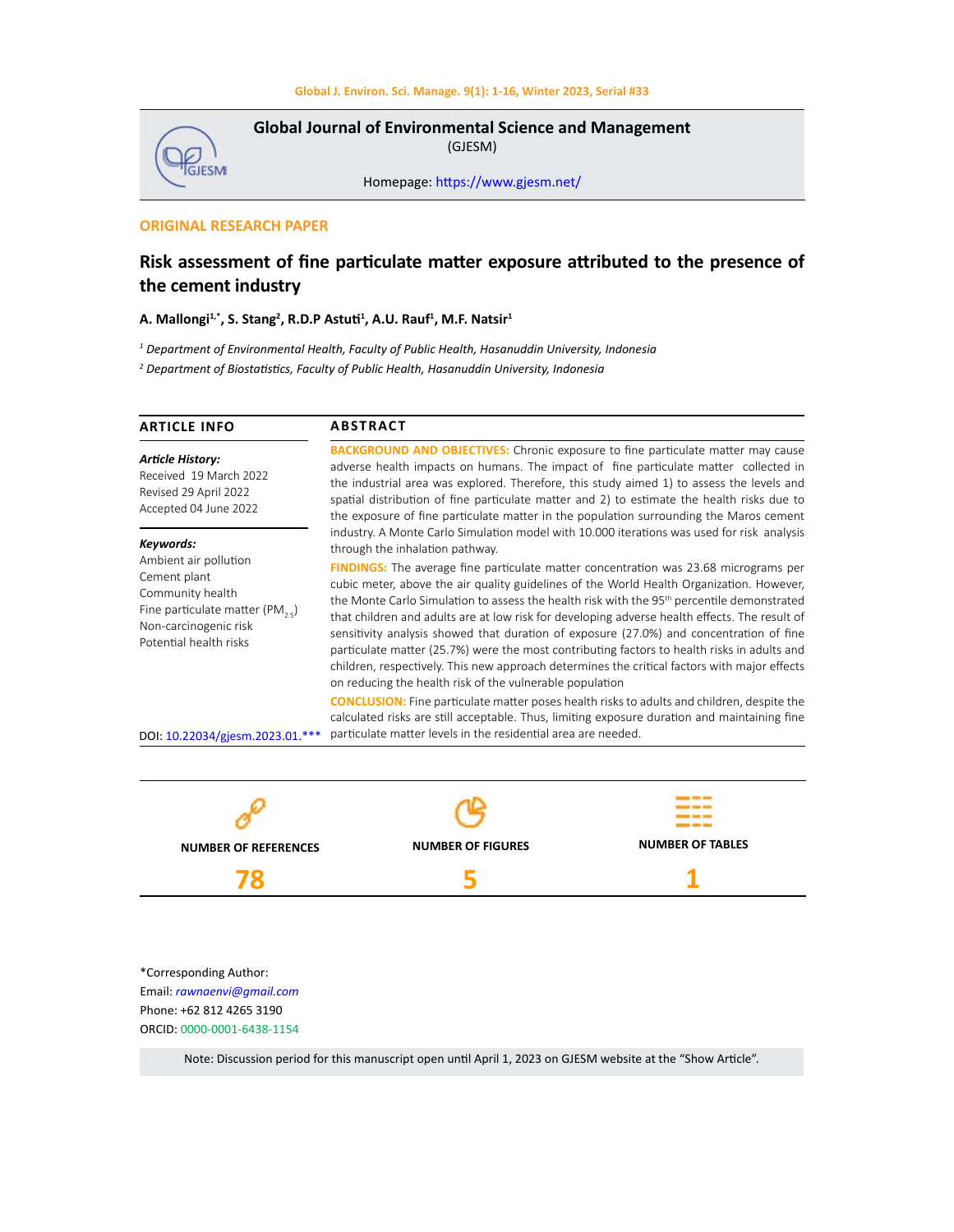### **INTRODUCTION**

In recent decades, air pollution cases have been broadly recognized as a potential hazard to public health and a threat to economic growth. Approximately, there are 4.2 million deaths annually caused by ambient air pollution [\(Shaddick](#page-14-0) *et al*., [2020\)](#page-14-0). Based on World Health Organization (WHO) data, one out of every nine deaths in 2012 was related this pollution [\(WHO, 2016\)](#page-14-0). The cement industry is one of the largest contributors to air particulate and 5% of global  $CO_2$  emissions [\(Abu-Allaban and Abu-](#page-12-0)[Qudais, 2011\)](#page-12-0). There are various pollutants from cement plants, such as sulfur dioxide, radioactive dust, hydrogen chloride, hydrogen fluoride, organic compounds, dioxins, furans, nitrogen oxide, hydrocarbon, heavy metals, and carbon monoxide, which are related to health problems and environmental impacts (Astuti *et al.,* [2021c; Emetere](#page-13-0)  [and Dania, 2019;](#page-13-0) Mallongi *et al.*[, 2019; Ogunkunle](#page-13-0)  [and Fatoba, 2014;](#page-13-0) Rauf *et al*[.,2021a, 2021b\)](#page-14-0). Primarily, the air pollutants in cement factories come from the clinker [\(Schuhmacher](#page-14-0) *et al.*, 2004). Dust is released from quarrying, stockpiles, raw material transportation, clinker cooler, crusher, grinders, materials-handling equipment, kilns operation, and milling proces [\(Abu-Allaban and Abu-Qudais, 2011;](#page-12-0)  [Mishra and Siddiqui, 2014\).](#page-13-0) It may easily be transported by wind to different places from point sources. Greenhous gases (GHG) such as nitrogen, carbon, and sulfur oxides are mainly produced by fossil fuel combustion for power generation, kiln, and drying. SO<sub>2</sub> is emitted from the oxidation process of limestone as the cement raw material [\(Abu-Allaban](#page-12-0)  [and Abu-Qudais, 2011\)](#page-12-0). The cement factory is one of the main sources of particulates based on many studies [\(Fell and Nordby, 2017;](#page-12-0) [Kholodov](#page-13-0) *et al.,* 2020; Mallongi *et al.,* 2021; Mehraj *et al.,* [2013; Mishra and](#page-13-0)  [Siddiqui, 2014; Nkhama](#page-13-0) *et al.,* 2017; Rauf *[et al.,](#page-14-0)* [2021b, 2022\).](#page-14-0) Particulate matter (PM) consists of fine and coarse particles [\(Mekasha](#page-13-0) *et al.,* 2018) sourced from cement mills, packaging, fuel combustion and preparation, stacks, and road cleaning in the form of carbon and dust [\(Mishra and Siddiqui, 2014\)](#page-13-0). Particulate matter is also produced when raw material processing (quarrying, crushing, hauling, grinding of limestone and clay) and clinker. Particles suspended in ambient air have various sizes, grouped to TSP (Total Suspended Particle) up to 100 microns in size, PM<sub>10</sub> (particles with a size of < 10 microns) and PM<sub>2.5</sub> (particles with a size of < 2.5 microns). PM<sub>10</sub> and PM<sub>2.5</sub> can enter and cause irritation and damage to the respiratory system. Particulate matter (PM) can contain potentially toxic heavy metals such as Pb, Cd, Cr, As, Ni, Mn, Zn, Mo, Cu, and Ba posing adverse health problems [\(Ahmad](#page-12-0) *et al.,* 2013). In addition,  $PM_{25}$  can absorb organic compounds such as nitro-PAH and PAHs, ammonium, nitrate, sulfate, organic carbon, and element carbon from vehicles [\(Motesaddi](#page-13-0) [Zarandi, 2019\)](#page-13-0). The low concentration of  $PM_{25}$  is still dangerous to human humans due to its adverse health effects. This emission is toxic because it contains mutagens, immunotoxins, respiratory toxins, neurological toxins, and carcinogenic agents.  $PM_{2.5}$ can freely enter the respiratory tract and get deposited in the lungs' alveoli before entering the bloodstream. The dust may enter the human body through the gastrointestinal tract through contaminated foods [\(Mishra and Siddiqui, 2014\).](#page-13-0) PM<sub>2.5</sub> is more dangerous to human health than PM<sub>10</sub> [\(Ahmad](#page-12-0) *et al.,* 2013). Short-term exposure to PM $\frac{25}{25}$ may increase the risk of respiratory and cardiovascular disease. PM<sub>2.5</sub> is positively related to coronary heart disease mortality [\(Ahmad](#page-12-0) *et al.,* 2013). Around 3% and 5% deaths cases are associated with cardiopulmonary disease and lung cancer, respectively which are from PM<sub>2.</sub> exposure [\(Mekasha](#page-13-0) et al., [2018\)](#page-13-0). Several studies showed that the exposure may significantly reduce lung functions and cancer in cement workers and the community surrounding the plant [\(Fell and Nordby, 2017;](#page-12-0) Kholodov *et al.,* [2020; Nkhama](#page-13-0) *et al.,* 2017 The recent study by [Nkhama](#page-13-0) *et al*. (2017) showed that people exposed to PM<sub>2.5</sub> had lower lung capacity. Other study by [Novirsa and Achmadhi, \(2012\)](#page-13-0) showed that several points exceed the US-EPA quality standard of 0.03 mg/m3 based on the findings of ambient air study near the cement industrial area of Padang City. Sampling point at ring 2, 4 and 5 with a distance of 500 - 1000 m, 1,500–2,000 m, and 2,000 – 2,500 m from the center of the factory has  $PM_{25}$  concentration of 0.041 mg/m<sup>3</sup>, 0.038 mg/m<sup>3</sup> and 0.037 mg/m<sup>3</sup> [\(Novirsa and Achmadi, 2012\).](#page-13-0) In the study by [Kholodov](#page-13-0) *et al*. (2020) adverse health impacts due to cement dust and its related substances exposure are skin irritation and allergic dermatitis, respiratory track (asthma, silicosis, and chronic bronchitis), nasopharyngeal mucosa, and the oral cavity, and digestive tract disorders. Various materials contained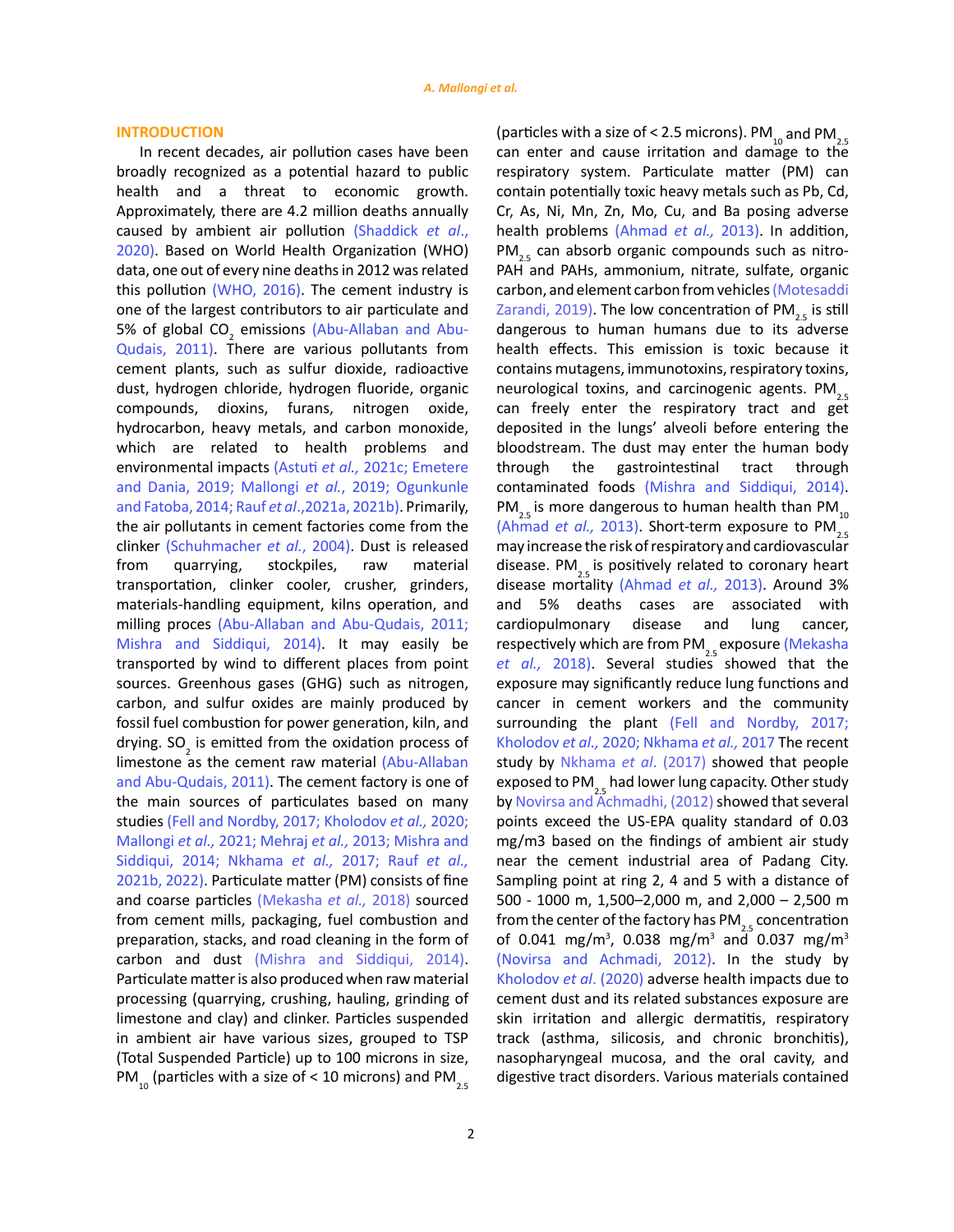in in PM<sub>2.</sub> can cause various respiratory disorders such as infections acute respiratory infection (ARI), lung cancer, cardiovascular disease, premature death, chronic obstructive pulmonary disease (COPD). [Correia](#page-12-0) *et al.* (2013) showed that a decrease in PM<sub>2</sub>. concentrations was associated with an increase in life expectancy of 0.35 years. Another study by [Sánchez-](#page-14-0)[Soberón, \(2017\)](#page-14-0) stated that heavy metals concentration such as Cr(VI) may cause cancer among cement workers which are exposed from indoor activities (working /leisure and sleeping). WHO recommends a safe level of PM<sub>2.</sub> exposure of 25 μg/  $m<sup>3</sup>$  in a 24-h period (not exceeding 3 days a year) and 10 μg/m<sup>3</sup> annually [\(Nkhama](#page-13-0) *et al.,* 2017). Meanwhile, the United States Environmental Protection Agency (USEPA) recommends 35 μg/m<sup>3</sup> in 24-h exposure to PM<sub>2</sub>. [\(Nkhama](#page-13-0) *et al.,* 2017). Maros Regency has a potential limestone mining area surrounding the karst area. The cement industry is one of the largest companies in Maros regency, producing 1.8 million/ tons of cement annually. The plant is near a residential area (< 50 m), which may expose the people surrounding it to health hazards (Rauf *et al.,* [2021a\)](#page-14-0). According to Rauf *et al.* [\(2021b\)](#page-14-0), TSP emitted by the Maros Cement Plant exceeded the minimum safe level by ambient air quality. As a result, the people living near the plant are at risk of non-carcinogenic cases (HQ>1). This may be caused by heavy metals bound in particulate. Based on annual health data in Maros Regency, cough, dermatitis, influenza, and acute respiratory infection are the major morbidity cases in Maros regency [\(Dinkes Maros, 2015\).](#page-12-0)  Morbidity cases are suspected due to exposure to  $PM_{2}$  and dust in the air produced by the cement industry in Maros Regency. Therefore, a study related to  $PM_{2}$  exposure and health risk assessment is needed in this area to predict health risks due to air pollution from the cement factory. A recent study also showed that exposure to heavy metals, which are bounded to dust through inhalation, oral and dermal, may cause non-carcinogenic (HQ>1) and carcinogenic cases (TCR > 10-6) (Rauf *et al.,* [2021b\).](#page-14-0) Several studies showed that the presence of the cement industry surrounding the karst area is attributed to an increase in ecological and human health risks [\(Astuti](#page-12-0) *et al.,* 2022; [Mallongi](#page-13-0) *et al.,* 2022; Rauf *et al.,* [2021b\)](#page-14-0) due to the accumulation of heavy metals in the environment. Study associated with  $PM_{2.5}$  pollution and its contribution to human health

in South Sulawesi Province is limited. Previous study in Maros regency showed a health risk due to exposure to TSP (Total Suspended Particle) from the cement industry in Maros [\(Rauf, 2021a](#page-14-0)). Furthermore, the Monte Carlo Simulation (MCS) model is still limited to identify health risks due to hazardous substances from ambient air. The model has just been carried out to identify uncertainty in the point estimate of exposure from the conservative human health risk assessment method by USEPA and sensitivity of exposure parameters analysis. Most of the MCS method was used in several studies on the chemical exposure from the soil, water, and food [\(Astuti,](#page-12-0) *et al.,* 2022; [Jimenez-Oyola](#page-12-0) *et al.,* 2021; [Rajasekhar](#page-14-0) *et al.,* 2018). Few studies used MCS to rank exposure pathways, locations, and contaminants from air pollution, particularly PM<sub>2.5</sub> exposure. Previously, the MCS model estimated health risks from air pollutants such as heavy metals [\(Chen](#page-12-0) *et al.,*  2022; Chen *et al.,* [2022; Dehghani](#page-12-0) *et al.,* 2021; [Rauf](#page-14-0) *et al.,* [2021b; Wang](#page-14-0) *et al.,* 2019); sulphate, nitrate, ammonium, organic carbon (OC)-bounded to  $PM_{2.5}$ (Wu *et* [al., 2021\);](#page-14-0) polycyclic aromatic hydrocarbon (Mo *et al.,* [2019; Motesaddi Zarandi](#page-13-0) *et al.,* 2019); O<sub>2</sub> [\(de Souza Silva](#page-12-0) *et al.,* 2016). High uncertainty may appear in the risk assessment process when using deterministic parameters. The probabilistic assessment method such as Monte Carlo Simulation can diminish risk assessment uncertainties by analyzing the concentration of pollutants and other toxicity factors [\(USEPA, 1997\).](#page-14-0) [Jimenez-Oyola](#page-13-0) *et al.,*  [\(2021\)](#page-13-0) mentioned that human health risk assessment problems lack information about exposure in the population and often use default values from the literature that cannot describe the real condition, leading to under or overestimation of health risks. Probability risk assessment using the MCS method can overcome these constraints. This method is useful for risk assessors making future management actions [\(USEPA, 1997\)](#page-14-0). Therefore, the MCS method is used to assess health risks from  $PM_{25}$  exposure to people surrounding the cement industry of Maros Regency. This is the first study that used this method to assess  $PM_{2.5}$  exposure in an industrial area. The study purposes are 1) identification of  $PM_{2.5}$ <br>concentration in ambient air environment concentration in ambient surrounding area near the largest cement industry in Maros Regency, and 2) estimation of health risk due to PM<sub>2.5</sub> exposure using Monte Carlo Simulation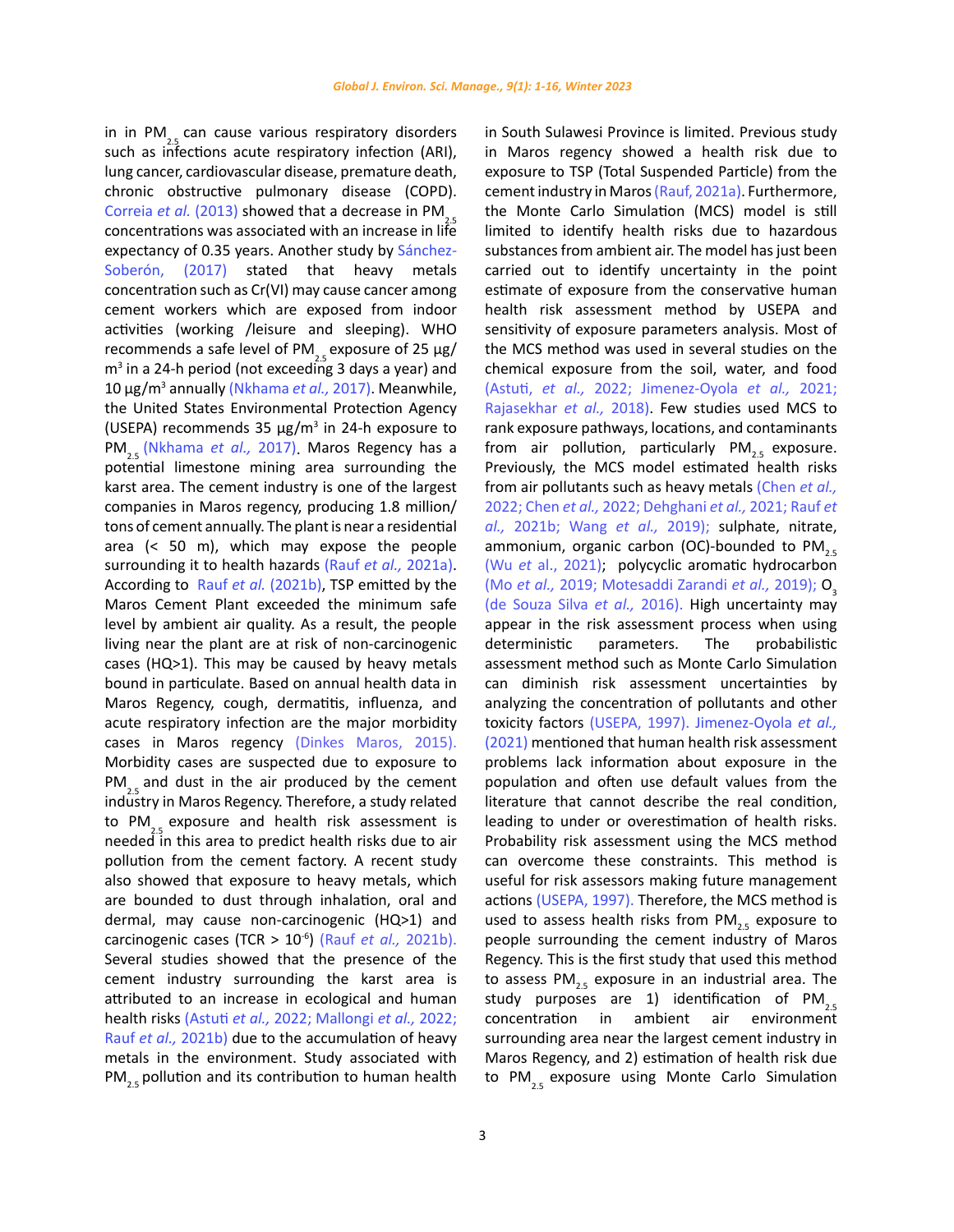method. This study may be useful to make environmental risk management in the future. It was carried out in Maros Regency, South Sulawesi Province, Indonesia, in 2022.

#### **MATERIALS AND METHODS**

# *Sampling process*

The PM<sub>2.5</sub> level was measured for 10 days in March 2022. The total concentrations in the outdoor environments were measured in four major sub-districts of Salenrang, Baruga, Bungaeja, and Tukamasea. The meteorological data (i.e, temperature, relative humidity, and wind speed) and the daily concentration during the sampling period were applied. In this study, 5 selected residences were selected as they were the nearest location to industrial activities. In 2020, total resident in the sampling sites was 30,488 [\(BPSSMR, 2020\)](#page-12-0). Sites 1, 2, 5, 11, 16 and 18 are within the Lau area, around 2.1 km from the cement factory and 700 m  $-$  2.5 km from traditional rock mining. This area is in the west and southwest regions, where the air quality is influenced by heavy-duty trucks' transportation of raw materials and industrial products distribution as well as vehicles fume from the main road. Sites 6, 7, 12, and 17 are the distinct village areas occupied by residents before the industrial activities began. This area is located in the southwest, Mattoangin region, about 2 - 3.5 km from the main industrial activities in the north. There is always yellow and white dust on residents' terraces, even when the wind does not blow predominantly in this direction, specifically in the morning. Sites 3, 8, 9, 13, 18, and 19 are located in the Baruga area, where the cement factory is in the south, approximately 500 m - 3.4 km from a cement plant and 3.77 km from a marble factory in the southeast. This area was one of the most densely populated residences working as farmers. Sites 4, 10, 14, 15, 20, and 21 are located in Tukamasea and Leang-Leang areas which residents in the east

<span id="page-3-0"></span>

Fig. 1: Geographic location of the study area along with the sampling locations of PM<sub>2</sub>, in the in four major sub-districts in Indonesia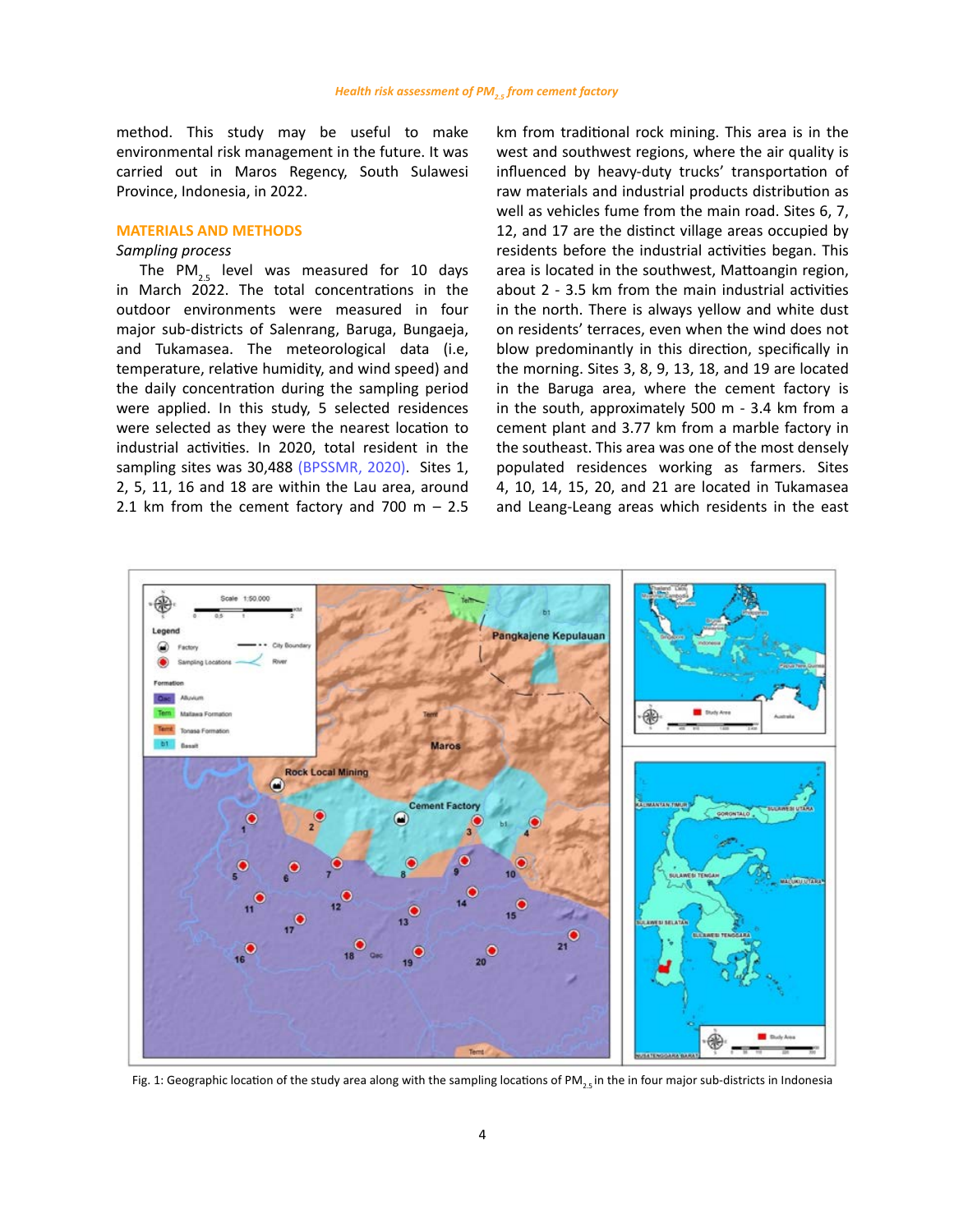and southeast inhabit. In this area, traffic volume was relatively low. The residents mostly worked as blue-collar workers and farmers. No sampling was carried out in the north, northeast, or northwest of the factories, as these areas were uninhabited and surrounded by karst hill (Tonasa limestone Formation). Measurement of PM<sub>2.5</sub> concentration was carried out at 21 stations, namely 2 points at the front gate, the next 6 points each 100 m from the main gate, then 3 points at the entrance to the residential area, and 10 points inside the settlement ([Fig. 1](#page-3-0)). PM<sub>25</sub> sampling was carried out using direct reading HAZ-Dust EPAM 5000. That equipment uses a laser analyzer to measure particulate. The measurement result or time-weighted average (TWA) value can be directly read after the measurement process is conducted. The meteorological data was collected from Indonesia Agency for Meteorology, Climatology, and Geophysics online database. [Fig. 2](#page-5-0)  showed the wind directions or model dispersion of  $PM_{2.5}$  in the cement industry of Maros during the sampling process. That model was carried out using wind rose plot software (WRPLOT 4.0.1 for PM2.5 concentration).

### *Data analysis*

Human health risk analysis by USEPA was used to estimate health risk of  $PM_{2.5}$  exposure in people surrounding cement factory. Inhalation is the main route for  $PM_{2.5}$ , thus health risk analysis was focus to this route. The equation for inhalation route noncarcinogenic risk analysis is shown in Eqs. 1 and 2 [\(Edlund](#page-12-0) *et al.,* 2021; Rauf *et al.,* [2021a, 2021b; USEPA,](#page-14-0)  [2001, 1989\).](#page-14-0)

$$
ADD_{inh} = \frac{C \times Inh_{rate} \times EF \times ED \times ET}{BW \times AT}
$$
 (1)

$$
HQ = \frac{ADD_{inh}}{RfC}
$$
 (2)

Where, ADD is the average daily doses of  $PM<sub>2</sub>$ (μg/kg/day), C is ambient  $PM_{2.5}$  concentration (μg/ m<sup>3</sup>); Inh<sub>rate</sub> is inhalation rate of people, USEPA default value 14.9  $m^3$ /day (adult) and 9  $m^3$ /day (children) [\(USEPA, 1989\),](#page-14-0) EF is  $PM_{25}$  exposure frequency 350 days/year for residential exposure [\(USEPA, 1991\)](#page-14-0), ED is exposure duration, USEPA default value for adult 24 years and 6 years (Rauf *et al.,* [2021b\),](#page-14-0) BW is body

weight for adult 63.01 kg (adult) and 34.55 (children) (Rauf *et al.,* [2021b\)](#page-14-0), AT is averaging time (ED x 365 days/years for non-carcinogenic risk estimation), RfC is reference concentration for  $PM_{25}$  inhalation is 10 μg/kg/day [\(Novirsa and Achmadi, 2012\)](#page-13-0). If HQ value exceeds 1, it indicated that the chronic  $PM_{25}$  exposure is not safe for the population. It is potentially cause non-carcinogenic health impacts in the future. Otherwise, when the HQ value is lower than 1, there is no non-carcinogenic risk to population or the risk is negligible. Monte Carlo Simulation (MCS) model was used in this study to estimate uncertainty or distribution of probability risk and contribution of variable to non-carcinogenic risk in the Maros cement industry population. The MCS model has been used in many risk estimation study [\(Astuti](#page-12-0) *et al.,* 2022; Gao *et al.*[, 2019;](#page-12-0) [Mallongi](#page-13-0) *et al.,* 2022; [Pelletier](#page-14-0) *et al.,* 2017; Rauf *et al.,* 2021b; Saha *et al.,* [2016; Tajdar](#page-14-0)oranj *et al.,* [2018\)](#page-14-0) and is recommended by [USEPA,](#page-14-0) [\(1997\)](#page-14-0) for health risk estimation process. Based on the previous study, default value such as inhalation rate and other variables to estimate health risk is potentially rise the ambiguity and uncertainty of risk (Rauf *et al.,* [2021b\).](#page-14-0) Thus, using MCS to estimate the distribution of probability risk is need to be done. The MCS was performed with 10000 repetitions to examine uncertainties related to non-carcinogenic risk. In this study, the variables that were analyzed for sensitivity test using MCS are ED, EF, C, and BW. This model investigating the distribution of random variables by simulating random numbers [\(Millard,](#page-13-0) [1998\).](#page-13-0) Usually the random number expressed as *Y*, variables in health risk assessment. In this case, the random vector *X* may represent observations from several kinds of distributions that characterize exposure and dose response. The distribution of the main variables was used to find the correlation between PM<sub>25</sub> exposure and the probability of health risk in human. The function of the selected variables in the Monte Carlo simulation is expressed in Eq. 3.

$$
Y = h(X) = h(X_1, X_2, ..., X_n)
$$
 (3)

The result was presented in graphic of probability risk (uncertainty) and sensitivity of variables. The MCS was carried out using the Oracle Crystall Ball software (11.1.12 ver) in Microsoft excel 2019 addin. In this study, the mean concentration of  $PM_{2.5}$ and risk calculation were performed using Microsoft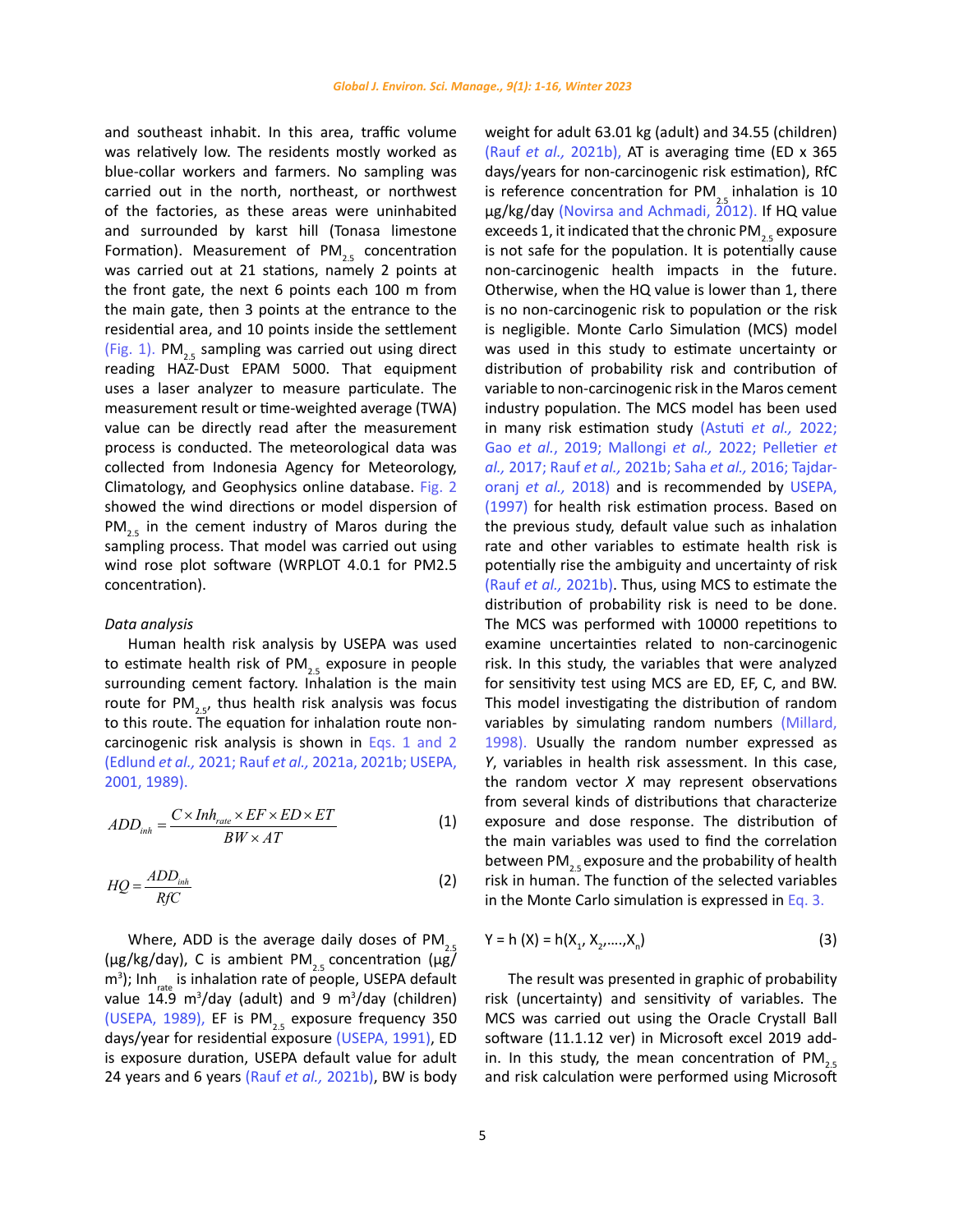# *A. Mallongi et al.*

<span id="page-5-0"></span>

Fig. 2: Annual wind condition around the cement plant complex in 2016 – 2021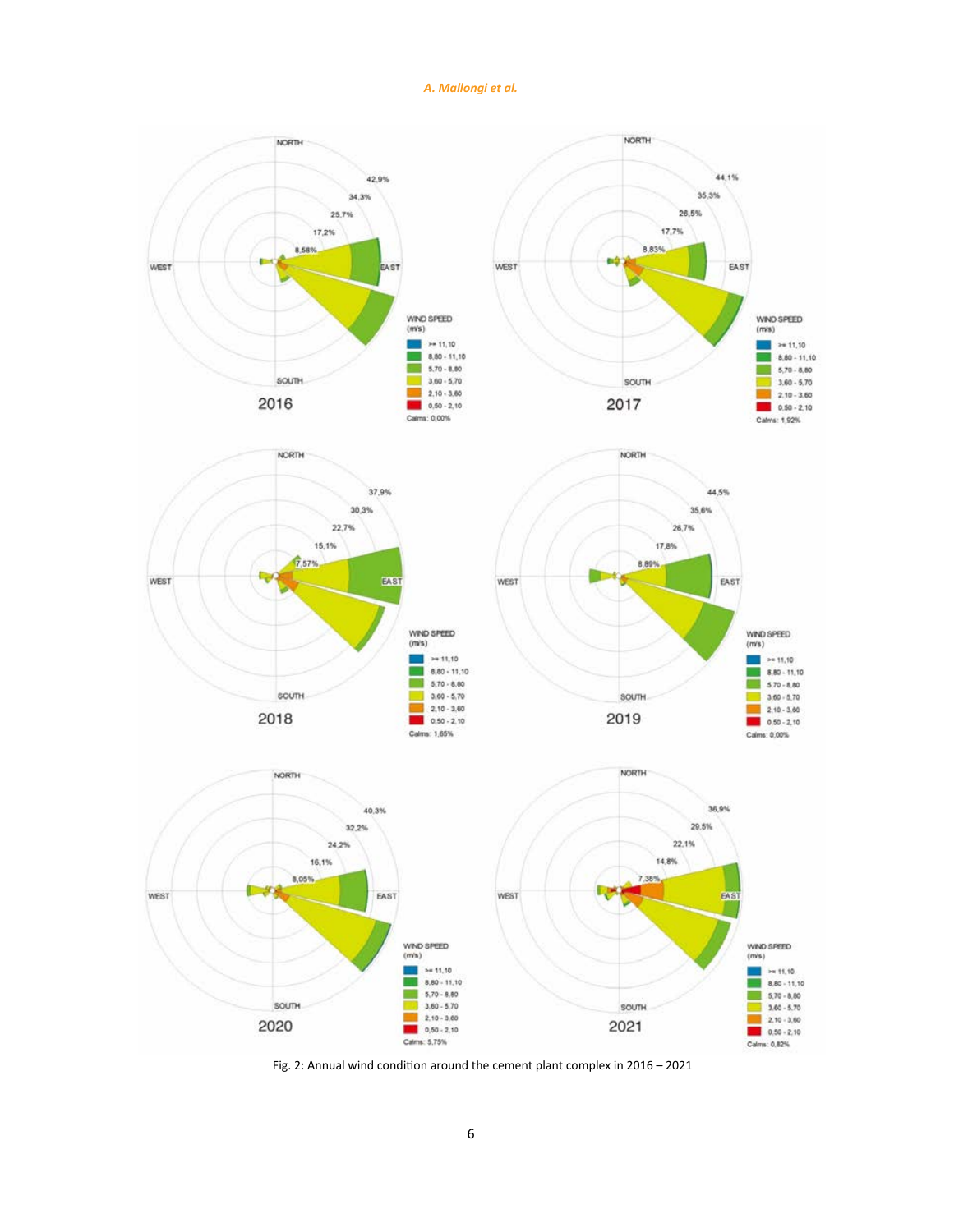Excel version 2019. Spatial distribution of PM<sub>2.5</sub> concentrations was carried out by ArcGIS.

### **RESULTS AND DISCUSSION**

### *Meteorological data*

Meteorology is an important factor in the distribution and accumulation of particulates. It is the main component in determining the dilution effect of the atmosphere because the released substances are carried by the wind [\(Goudarzi](#page-12-0) *et al.*, [2018; K](#page-12-0)im *et al.*[, 2015\)](#page-13-0). Temperature, wind speed, direction, and humidity were compiled from the Indonesian Meteorological, Climatological and Geophysical Agency (BMKG) online database. During the sampling days, temperatures ranged between 25.6 and 31.08°C, with an average value of 29.02°C, relative humidity ranged between 71.11% and 87%, average 81.6%, and wind speed ranged between 1.8 and 4.0 m/s, average 2.8 m/s. [Fig. 2](#page-5-0) indicates that the wind was heading Southeast and East. These locations are the main residential area in Tukamasea and Bungaeja Villages, with a resultant vector of this visualization at 109°. For six years, wind patterns were fairly consistent despite daily changes in direction (2016– 2021). The windrose plot was processed with Microsoft Excel software and WRPLOT 4.0.1 from Lakes Environmental Software. It was confirmed that the particulate concentration near cement plant areas in Southeast and East was higher than in others. Therefore, the residents will continuously be exposed to more particulates due to the wind direction.

# *PM2.5 mass concentration*

Direct measurements were carried out from morning to evening. The results showed that the concentration of PM varied at each point. The spatial distributions are presented in [Fig. 3,](#page-6-0) while the differences in  $PM_{2.5}$  concentration in Maros Regency and other countries are depicted in Table 1. The average concentration of 23.68  $\mu$ g/m<sup>3</sup> was

<span id="page-6-0"></span>

Fig. 3: The spatial distribution of PM<sub>2.5</sub> levels around the residential areas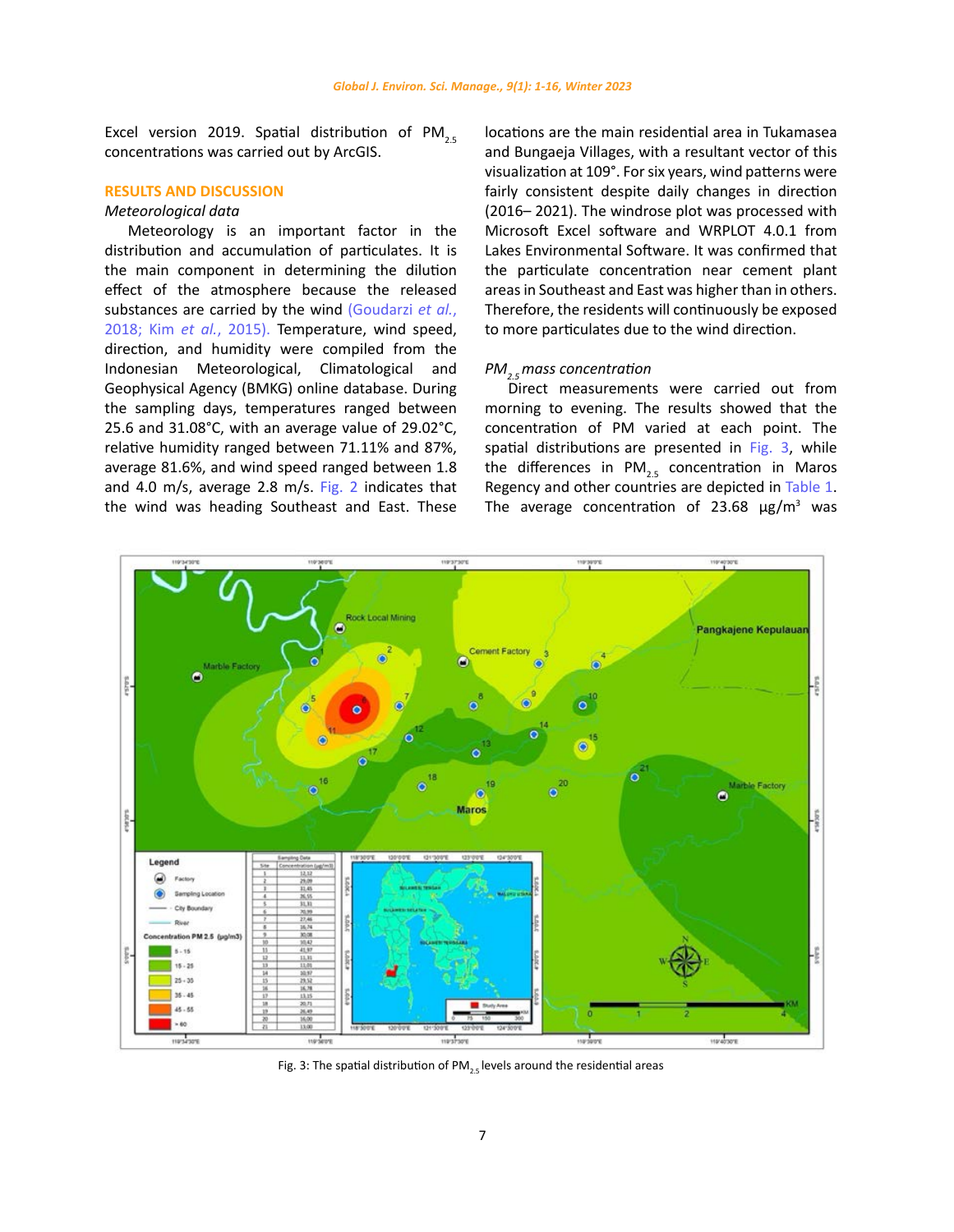found for this study, which was higher than WHO Air Quality Guideline (AQG). WHO-AQGs of PM<sub>2.5</sub> for short-term (24-h average) and long-term (annual average) exposures are 15  $\mu$ g/m<sup>3</sup> and 5  $\mu$ g/m<sup>3</sup> (WHO, [2021\)](#page-14-0). Alternatively, this concentration is still below the Indonesian standard for air quality [\(Indonesian](#page-13-0)  [government, 2021\).](#page-13-0) The highest concentration of  $PM_{2.5}$  found in station 6 (70.99  $\mu$ g/m<sup>3</sup>) is located in the south-eastern part of the cement plant, precisely in Tukamasea Village. This area is flat, quite lower, placed on alluvial plain and inhabited by most residents who work as farmers. The distribution of particulates originating from industrial activities from the direction of the Karst mountains in the north may increase  $PM_{25}$  concentrations. The result was under a previous study, where the highest total suspended particulate (TSP) bound to metals was recorded at this location (Rauf *et al.,* [2021a; Rauf](#page-14-0) *et al.,* 2021b). According to the literature,  $PM_{2.5}$  pollution might be affected by meteorological conditions, anthropogenic activities, and soil resuspension [\(Nkhama](#page-13-0) *et al.,* 2017; Peng *et al.,* [2016; Shahri](#page-14-0) *et al.,* 2019).

Maros karst area is surrounded by karst quarries, cement, and marble factories operating for the last two decades. The majority of industry in this region involves dry processes and high temperatures in their production activity. In cement factories, the particulates generated from the stacks may carry toxic particulates such as PAHs, heavy metals, and organic matters that are harmful to the surrounding population [\(Astuti](#page-12-0) *et al.,* 2021b; [Mallongi](#page-14-0) *et al.,* 2022; [Naeini](#page-13-0) *et al.,* 2019; Rauf *et al.,* [2021b\).](#page-14-0) In addition, the use of coal in industry releases heavy metal ions involving high temperatures, which are likely to increase the risk to human health (Kim *et al.,* [2015\).](#page-13-0) This indicates the higher the mass of particulates produced from industrial chimneys, the possibility of a high accumulation of toxic elements in other media such as soil and water bodies will increase (Han *[et al.,](#page-13-0)*  [2015; Kurt, 2018;](#page-13-0) Rauf *[et al.,](#page-14-0)* 2022). Based on Table 1, the concentration of  $PM_{2r}$  around cement plants mostly exceeds WHO's standar[d \(WHO, 2021\).](#page-14-0) 

Natural enrichments around karst areas are likely to occur where the wind will consistently blow and move the dust to residential areas [\(Ayanlade and](#page-12-0) [Oyegbade, 2016; Han](#page-12-0) *et al.,* 2021; Rauf *et al.,* [2020b\).](#page-14-0) Anthropogenic origin (mostly attributed to secondary particle formation) and natural sources (dust) contribute 17% and 16% to ambient PM in European and Central Asia urban areas [\(Almeida](#page-12-0) *et al.,* 2020). In Indonesia, limestone and marble are the main minerals of cement production. The conversion into cement by heat releases carbon dioxide and metals as a waste product (Rauf *et al.,* [2020a\)](#page-14-0). In a study conducted in the Districts of Chelyabinsk, Russia, PM<sub>2.5</sub> concentrations were higher around industrial areas at 303  $\text{ng/m}^3$  than in non-industrialized areas at 192 ng/ $m<sup>3</sup>$ . This is because the area has more intense activities and uses coal-fired stations [\(Krupnova et al., 2021\).](#page-13-0) In non-industrial areas, the accumulation of PM<sub>2.5</sub> is mostly caused by vehicle fumes and burning waste. According to the United

| Region/country                                                    | Concentration ( $\mu$ g/m <sup>3</sup> ) | References                      |
|-------------------------------------------------------------------|------------------------------------------|---------------------------------|
| Maros, Indonesia                                                  | 23.68                                    | Present study                   |
| Chilanga. Zambia                                                  | 10.21                                    | (Nkhama et al., 2017)           |
| Thohoyandou, South Africa                                         | 11.00                                    | (Edlund et al., 2021)           |
| Barcelona, Spain                                                  | 15.20                                    | (Sánchez-Soberón et al., 2015)  |
| Riyadh, Saudi Arabia                                              | 21.00                                    | (Al-Zboon <i>et al.,</i> 2021). |
| Ewekoro, Nigeria                                                  | 112.14                                   | (Saheed Bada et al., 2013)      |
| Khash, Iran                                                       | 14.34                                    | (Shahri et al., 2019)           |
| Penglai, China                                                    | 58.00                                    | (Xue et al., 2022)              |
| Chuncheon and Yeongwol, South Korea                               | 23.00 and 19.70                          | (Han et al., 2015)              |
| Antofagasta, Chile                                                | 42.00                                    | (Jorquera and Barraza, 2013)    |
| Kongo Central Province, Democratic Republic<br>of the Congo (DRC) | 48.80                                    | (Mbelambela et al., 2020)       |
| WHO-AQG                                                           | 5 (annual)<br>15 (24-h)                  | (WHO, 2021)                     |
| Indonesian Standard for air pollution                             | 15 (annual)<br>55 (24-h)                 | (Indonesian government, 2021)   |

Table 1: The comparison between average concentration of PM<sub>2.5</sub> from Maros cement, other studies and air quality standards.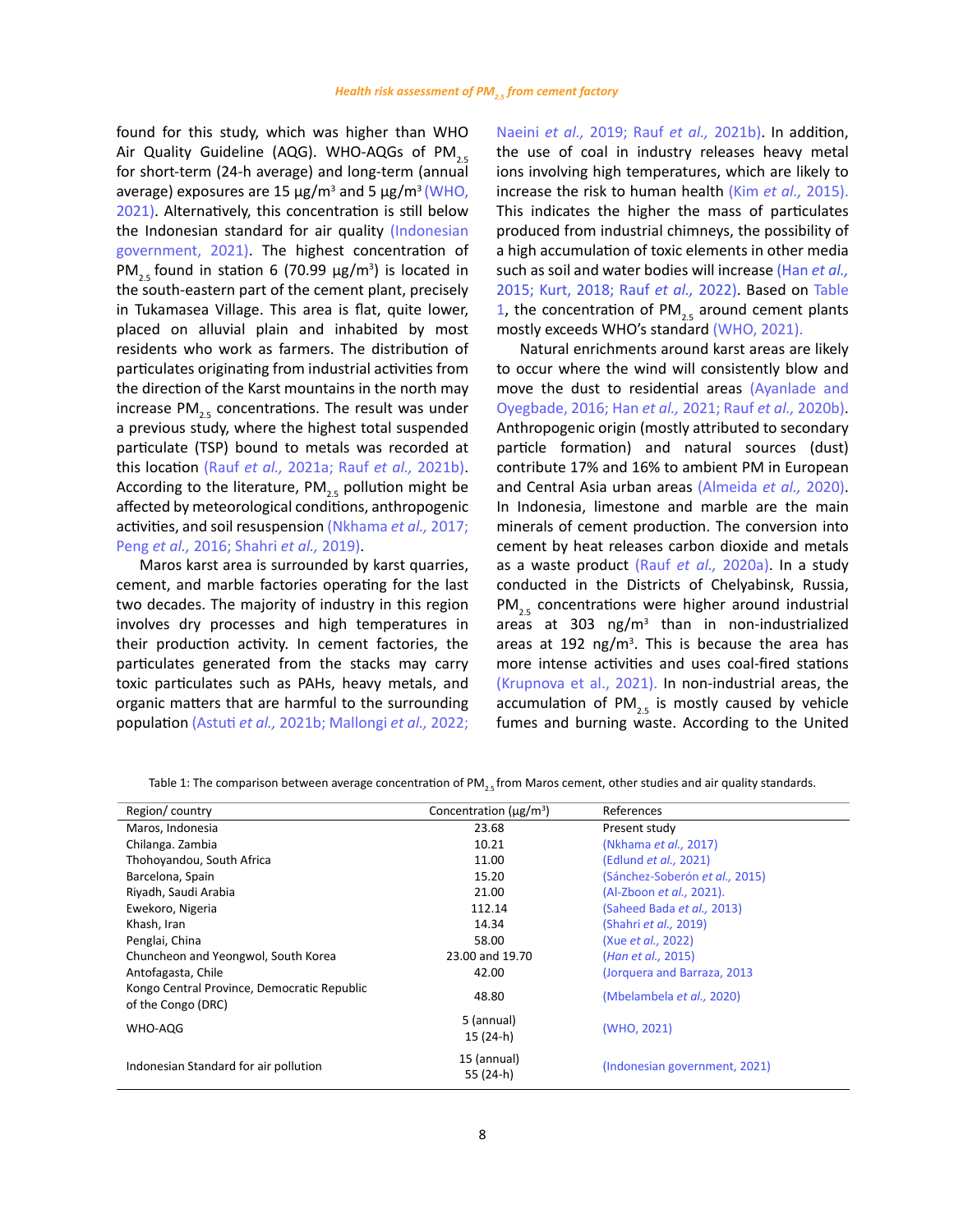

<span id="page-8-0"></span>





Fig. 4: The HQ of adult (a) and children (b) from PM<sub>25</sub> exposure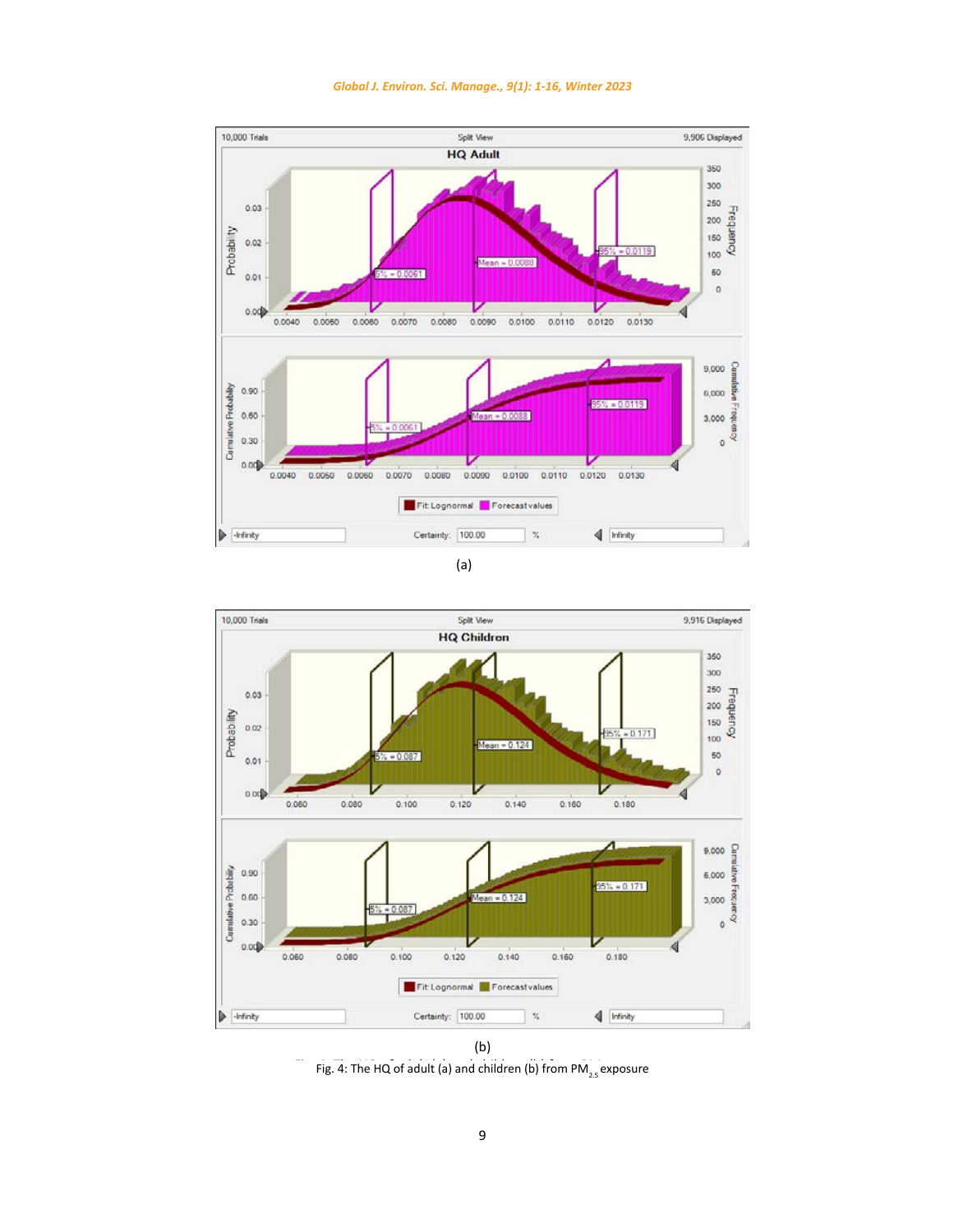States Geological Survey, Indonesia produced 75,200 and 74,000 cement in 2017 and 2018. This number outperformed the production in Brazil (53,000), Iran (58,000), Japan (55,300), Republic of Korea (55,000), Russia (57,300) and Turkey (72,500) [\(USGS, 2020\).](#page-14-0)  The possibility of increasing cement factory activity and production will still occur in the next few years. This is worrying because the increase and demand for production can cause air pollution when it is not balanced with environmental protection policies and efforts to protect human health.

#### *Health risk*

In this study,  $PM_{2.5}$  and health risk implications were assessed. The risk quotient was calculated to estimate the toxicological risk where the average dose of PM<sub>2.5</sub> was released to the reference. [Fig. 4](#page-8-0) depicts a health risk analysis with 95 percentile. The result indicates that children face greater risk (HQ = 0.171) than adults (HQ =  $0.011$ ) in the year. This result implies that the health risk posed by exposure to ambient air PM<sub>2.5</sub> around the industrial area was below the USEPA standards (HQ <1). However, long-term exposure can accumulate toxic substances bound to  $PM_{2.5}$ . Children's potential health risk is higher than adults due to their daily activities, inhalation rate, body

weight ratio, and immature physiological system [\(Al-](#page-13-0)Zboon *et al.,* [2021; de Oliveira](#page-13-0) *et al.,* 2012; [Mallongi](#page-13-0) *[et al.,](#page-13-0)* 2020). There are likely other groups with higher vulnerability and susceptibility, such as the elderly or people with diseases, at higher risk for the relevant adverse health effects (Alsafran *et al.,* [2021; Astuti](#page-12-0)  *et al.,* [2021a; Celo](#page-12-0) *et al.,* 2021). This is similar to a previous study conducted in Thohoyandou, South Africa, where children and infants experienced a greater carcinogenic and non-carcinogenic risks from PM<sub>2.5</sub> exposure than adults [\(Edlund](#page-12-0) *et al.,* 2021). Among 185 countries, the population-weighted median decrement in life expectancy from PM<sub>2.5</sub> ( $\Delta$ LE) was 1.22 years (IQR of 0.67− 1.51 years) [\(Apte](#page-12-0) *et al.,*  [2018\)](#page-12-0). The high HQ of adults and children is attributed to the dusty weather in Indonesia for most of the year. Furthermore, the monitoring was conducted in March, which is considered the month with the windiest days [\(Astuti](#page-12-0) *et al.,* 2021a; Rauf *et al.,* [2022\).](#page-14-0) Prevailing wind greatly contributes to particulate distribution in the air. Therefore, settlements that experience innate winds will accumulate more dust, particularly when they are located near industrial activities or roads (Han *et al.,* [2021; Kim](#page-12-0) *et al.,* 2015). This is in accordance with previous studies where the nearest area to cement will experience a higher

<span id="page-9-0"></span>

Fig. 5: The sensitivity analysis of the main variables in health risk assessment using Monte Carlo Simulation (MCS)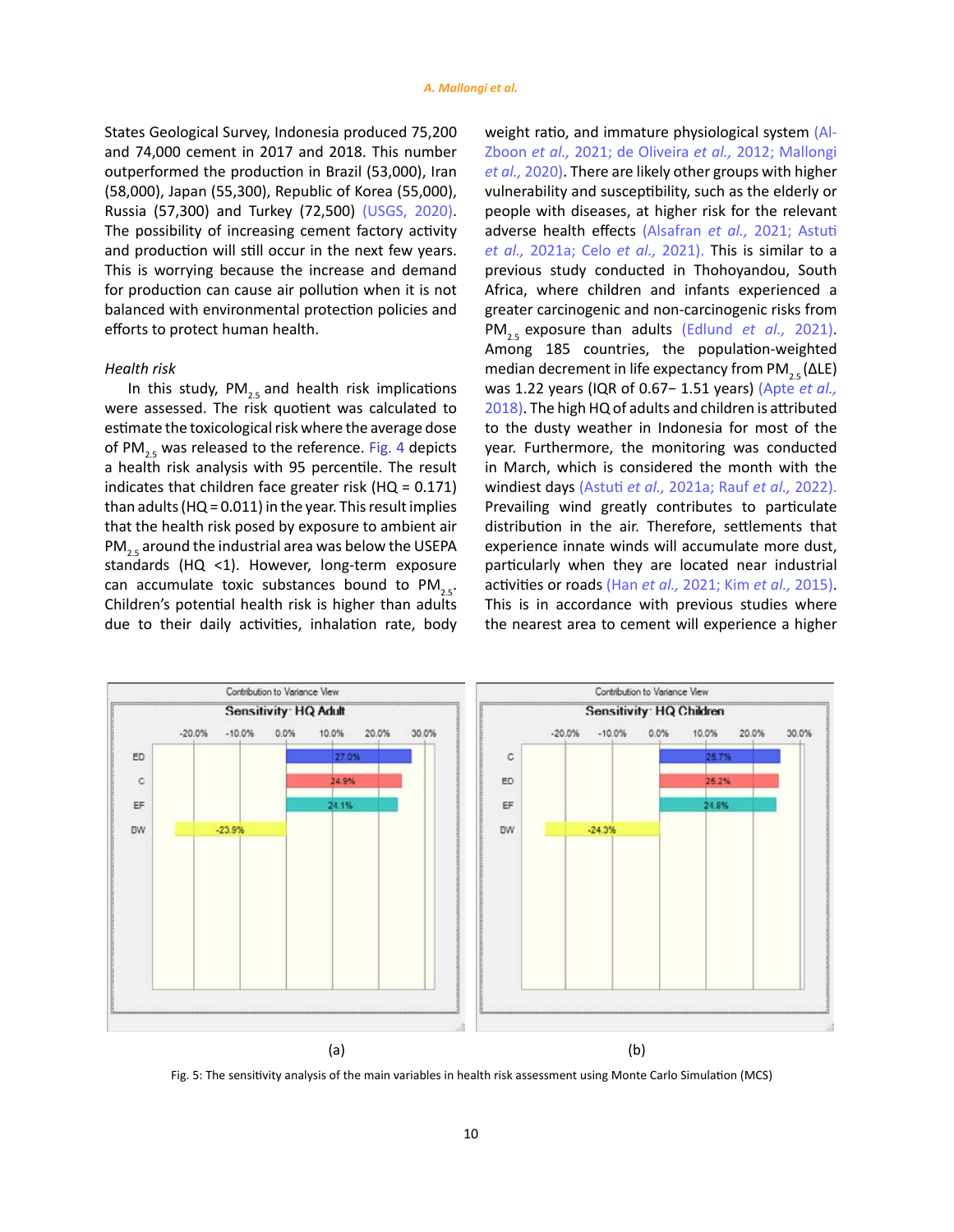accumulation of dust/ash and metals in ambient air, deposited to surface soil and bodies of water. Residents who inhabit this area are threatened with respiratory diseases and skin disorders [\(Astuti](#page-12-0) *et al.,*  [2022; García-Pérez](#page-12-0) *et al.,* 2015; Kridin *et al.,* [2016\).](#page-13-0)

In [Fig. 5](#page-9-0), the sensitivity chart revealed the exposure duration (ED) was the most significant factor for increasing the health problem in adult is exposure duration (ED) (27.0%), followed by concentration (C) of PM<sub>25</sub> (24.9%). Whereas in children, the highest contribution was the concentration (C) of  $PM_{2.5}$ (25.7%), followed by ED (25.2%). It means that the exposure to pollutants and their concentration had the highest impact on developing adverse health effects in humans. Therefore, the most suitable scenarios focus on periodic industrial emissions monitoring near residential areas and limiting exposure duration. This indicates the more often discrete exposure events occur, the higher the possibility that residents will be at risk. Hence, children and adults should reduce their activities and use protection to decrease their contact with the air pollution that possibly contains harmful materials. The contribution of body weight (BW) was negative, indicating a low effect and can be ignored.

#### **CONCLUSION**

This study measured the outdoor level of  $PM_{2.5}$  samplings continuously over 24 hours in 21 different sites. The focus was on the residential area around the cement industry in Maros Regency. The dominant wind direction, which blows from the northeast to the southeast, causes the Tukamasea region to experience a higher accumulation of particulates from factory production. As a result, the average concentration of  $PM_{25}$  was higher than WHO-AQG for the short-term (24-h average) and the long-term standard (annual average). A health risk assessment was conducted through Monte Carlo Simulation (MCS) to determine the uncertainty. The proposed method identifies the potential health risks from  $PM_{25}$  exposure through the inhalation pathway. The 95th percentile and 10.000 trials simulation showed that adults' and children's hazard quotient (HQ) were still tolerable and within safe limits. In sensitivity analysis, exposure duration and pollutant concentration are the most influential variables in the health risks of residents in the study area. This indicates that longterm exposure duration will still threaten human health, specifically for those close to factories. For the regulations to effectively protect the health of all age groups, the accepted levels and contact need to be reduced. This study recommends that  $PM_{25}$  concentration around the residential areas be maintained. Personal protective equipment such as masks is suggested. For future analysis, integrating the MCS model and health risks assessment can be considered appropriate tools for monitoring air pollution and a scientific basis to predict health risk estimation. The MCS model can assess health risks due to PM $_{2.5}$  emissions in industrial areas and overcome the uncertainty related to health risk assessment. It may not apply to everyone, but the right scenarios and policies can go a long way toward ensuring that everyone's health is protected. Future study should focus on measuring the concentration of other pollutants bound to  $PM_{2.5}$  and its health risks.

#### **AUTHOR CONTRIBUTIONS**

A. Mallongi performed the experimental design, prepared the manuscript text and conceptualization. S. Stang did the statistical analysis and validation. R.D.P. Astuti helped the literature review, sample collection, manuscript preparation and visualization. A.U. Rauf performed the project administration, sample collection, and data analysis. M.F. Natsir performed the sample collection and reviewing.

#### **ACKNOWLEDGMENTS**

Thanks to all Lecturers of Environmental Health Department, Faculty of Public Health, Hasanuddin University and to thank BTKL for the  $PM_{2.5}$  sampling<br>and analysis accordingly. All Authors are very and analysis accordingly. grateful to Higher Education Directorate, Republic of Indonesia for the research grant [No. 8044/ UN4.1.2.3/PL.02.00/2022] for this research through LPPM of Hasanuddin University.

#### **CONFLICT OF INTEREST**

The author declares that there is no conflict of interests regarding the publication of this manuscript. In addition, the ethical issues, including plagiarism, informed consent, misconduct, data fabrication and/ or falsification, double publication and/or submission, and redundancy have been completely observed by the authors.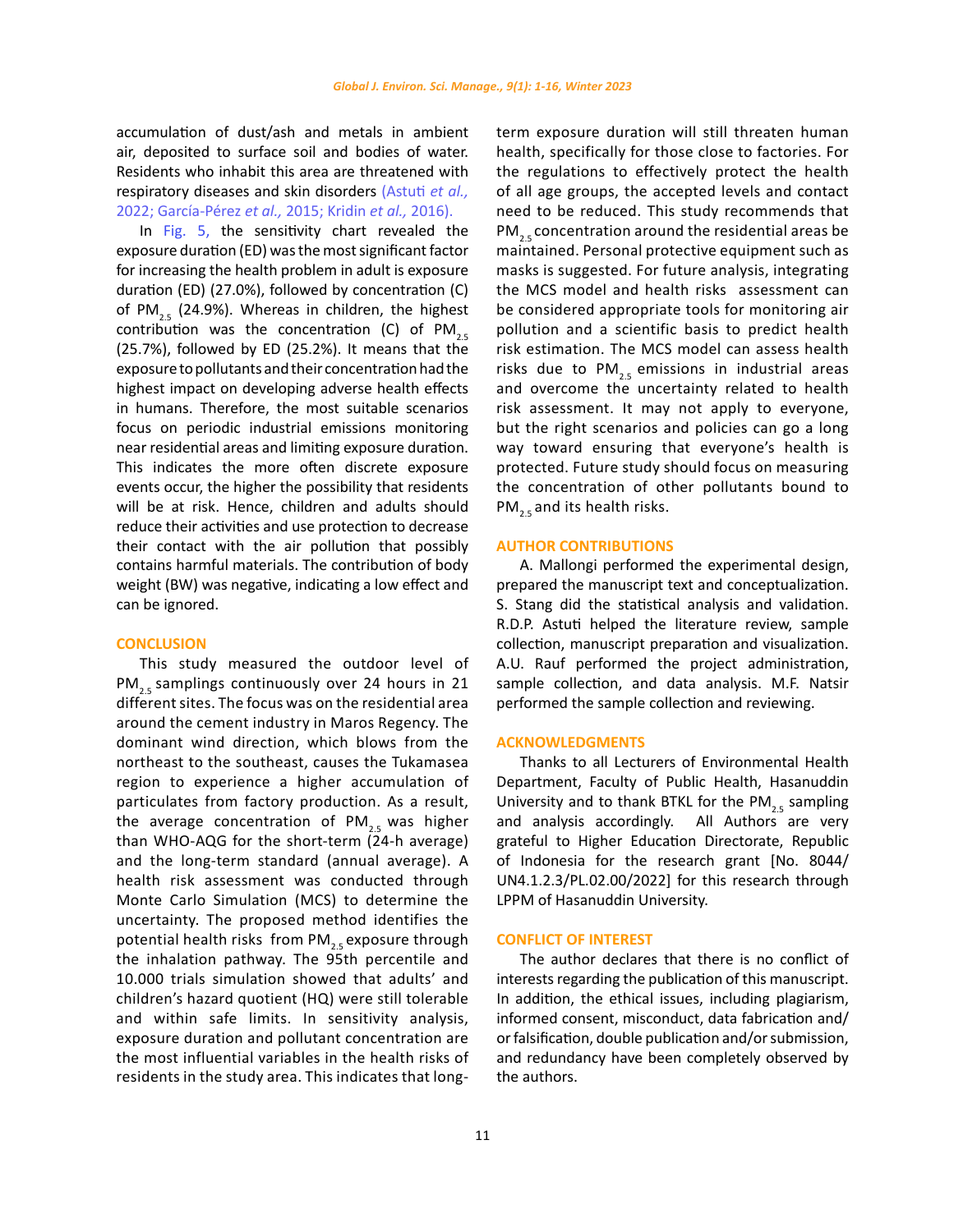# **OPEN ACCESS**

This article is licensed under a Creative Commons Attribution 4.0 International License, which permits use, sharing, adaptation, distribution and reproduction in any medium or format, as long as you give appropriate credit to the original author(s) and the source, provide a link to the Creative Commons license, and indicate if changes were made. The images or other third-party material in this article are included in the article's Creative Commons license, unless indicated otherwise in a credit line to the material. If material is not included in the article's Creative Commons license and your intended use is not permitted by statutory regulation or exceeds the permitted use, you will need to obtain permission directly from the copyright holder. To view a copy of this license, visit:

<http://creativecommons.org/licenses/by/4.0/>

# **PUBLISHER'S NOTE**

GJESM Publisher remains neutral with regard to jurisdictional claims in published maps and institutional affiliations.

# **ABBREVIATIONS**

| Celcius degree                                                                                                             |  |
|----------------------------------------------------------------------------------------------------------------------------|--|
| Microgram per meter cubic                                                                                                  |  |
| Microgram per kilogram per day                                                                                             |  |
| percent                                                                                                                    |  |
| 24 hours                                                                                                                   |  |
| Life Expectancy                                                                                                            |  |
| Average daily dose                                                                                                         |  |
| Air quality guideline                                                                                                      |  |
| Acute respiratory infection                                                                                                |  |
| Arsenic                                                                                                                    |  |
| Averaging time                                                                                                             |  |
| Barium                                                                                                                     |  |
| Indonesian Meteorological,<br>Climatological, and Geophysical<br>Agency or Badan Meteorologi,<br>Klimatologi dan Geofisika |  |
| Body weight                                                                                                                |  |
| Concentration of PM <sub>25</sub>                                                                                          |  |
|                                                                                                                            |  |

| Cd                  | Cadmium                                                 |
|---------------------|---------------------------------------------------------|
| Cu                  | Copper                                                  |
| <b>COPD</b>         | Chronic obstructive pulmonary<br>disease                |
| Cr                  | Chromium                                                |
| Cr(VI)              | <b>Hexavalent Chromium</b>                              |
| CO,                 | Carbon dioxide                                          |
| DRC                 | Democratic Republic of the Congo                        |
| ЕD                  | <b>Exposure duration</b>                                |
| ΕF                  | <b>Exposure frequency</b>                               |
| EPAM                | Environmental particulate air<br>monitoring             |
| EТ                  | Exposure time                                           |
| GHG                 | Greenhouse gas                                          |
| $Inh_{\text{rate}}$ | Inhalation rate                                         |
| IQR                 | Interquartile range                                     |
| HQ                  | Hazard quotient                                         |
| Мn                  | Manganese                                               |
| m                   | Meter                                                   |
| $m^3$ /day          | Meter cubic per day                                     |
| m/s                 | Meter per second                                        |
| PAH                 | Polyaromatic hydrocarbon                                |
| Pb                  | Lead                                                    |
| РM                  | Particulate matter                                      |
| $PM_{10}$           | Particles with a size of < 10 microns                   |
| $PM_{2.5}$          | Particles with a size < 2.5 microns                     |
| RfC                 | Reference concentration                                 |
| SO <sub>2</sub>     | Sulphur dioxide                                         |
| TCR                 | Total carcinogenic risk                                 |
| TSP                 | <b>Total Suspended Particle</b>                         |
| <b>TWA</b>          | Time weighted average                                   |
| <b>USEPA</b>        | United states Environmental<br><b>Protection Agency</b> |
| WHO                 | World Health Organization                               |
| WRPLOT              | Wind rose plot                                          |
| Ζn                  | Zinc                                                    |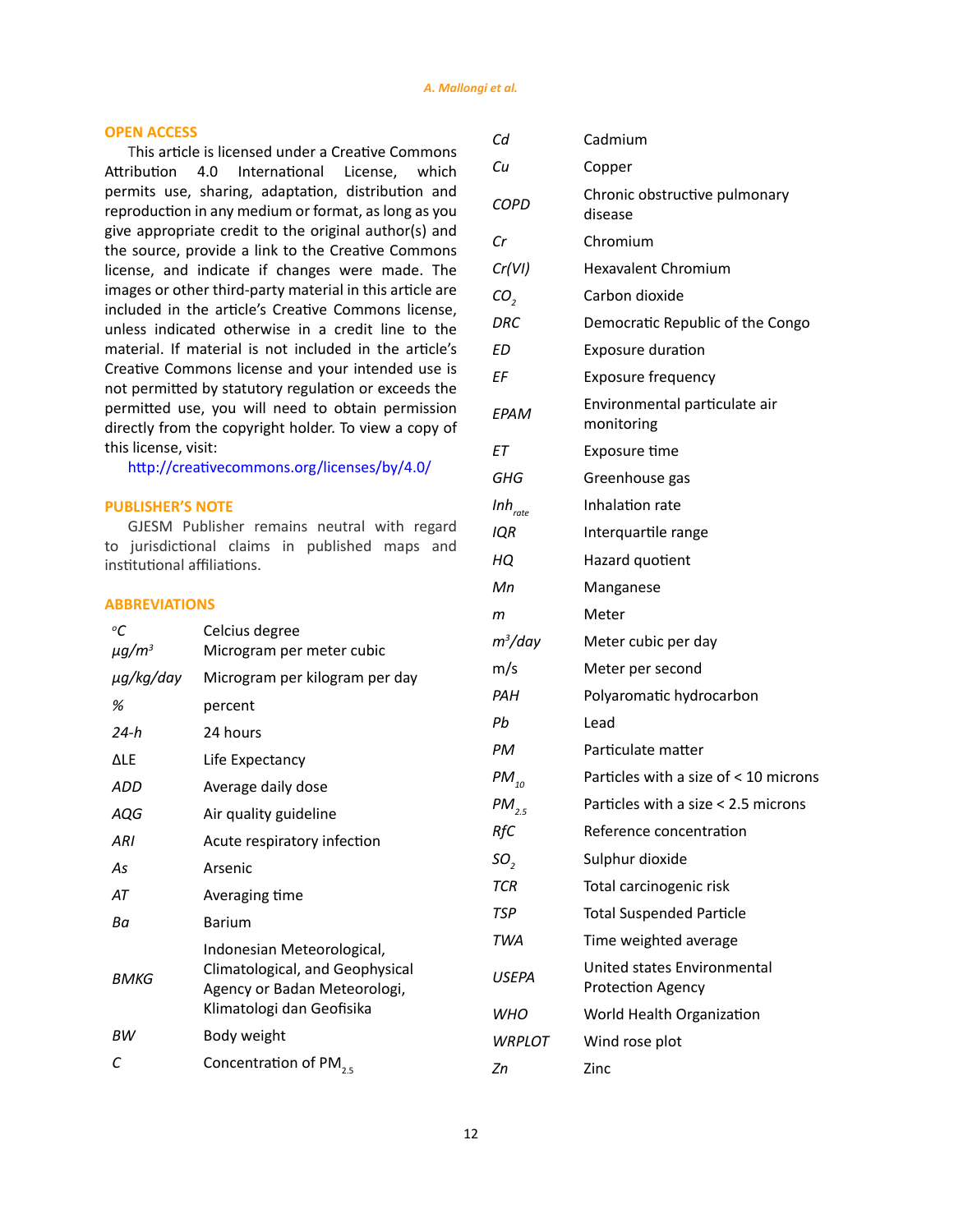### <span id="page-12-0"></span>**REFERENCES**

- [Abu-Allaban, M.; Abu-Qudais, H., \(2011\). Impact assessment of](http://aerosol.ieexa.cas.cn/aaqrkw/kwlwqj/201207/W020120801410156010756.pdf)  [ambient air quality by cement industry: A case study in Jordan.](http://aerosol.ieexa.cas.cn/aaqrkw/kwlwqj/201207/W020120801410156010756.pdf)  [Aerosol Air Qual. Res., 11: 802–810](http://aerosol.ieexa.cas.cn/aaqrkw/kwlwqj/201207/W020120801410156010756.pdf) **(8 pages).**
- [Ahmad, W.; Nisa, S.; Nafees, M.; Hussain, R., \(2013\). Assessment](https://pubmed.ncbi.nlm.nih.gov/35239789/)  [of particulate matter \(pm = 10 and pm = 2.5\) and associated](https://pubmed.ncbi.nlm.nih.gov/35239789/)  [health problems in different areas of cement industry, Hattar,](https://pubmed.ncbi.nlm.nih.gov/35239789/)  [Haripur. J. Sci. Technol., 37: 7–15](https://pubmed.ncbi.nlm.nih.gov/35239789/) **(9 pages).**
- [Almeida, S.M.; Manousakas, M.; Diapouli, E.; Kertesz, Z.; Samek,](https://www.cabdirect.org/globalhealth/abstract/20203404228)  [L.; Hristova, E.; Šega, K.; Alvarez, R.P.; Belis, C.A.; Eleftheriadis,](https://www.cabdirect.org/globalhealth/abstract/20203404228)  [K., \(2020\). Ambient particulate matter source apportionment](https://www.cabdirect.org/globalhealth/abstract/20203404228)  [using receptor modelling in European and Central Asia urban](https://www.cabdirect.org/globalhealth/abstract/20203404228)  [areas. Environ. Pollut., 266: 115199.](https://www.cabdirect.org/globalhealth/abstract/20203404228)
- [Alsafran, M.; Usman, K.; Al Jabri, H.; Rizwan, M., \(2021\). Ecological](https://www.mdpi.com/2305-6304/9/2/35)  [and health risks assessment of potentially toxic metals and](https://www.mdpi.com/2305-6304/9/2/35)  [metalloids contaminants: A case study of agricultural soils in](https://www.mdpi.com/2305-6304/9/2/35)  [Qatar. Toxics, 9\(2\): 1–15](https://www.mdpi.com/2305-6304/9/2/35) **(15 pages).**
- [Al-Zboon, K.; Matalqah, W.; Ammary, B., \(2021\). Effect of cement](http://jjeci.net/wp-content/uploads/2021/04/JJECI20-107Kamel.pdf)  [industry on ambient air quality and potential health risk- A](http://jjeci.net/wp-content/uploads/2021/04/JJECI20-107Kamel.pdf)  [case study from Riyadh, Saudi Arabia. Jordan. J. Eng. Chem.](http://jjeci.net/wp-content/uploads/2021/04/JJECI20-107Kamel.pdf)  [Ind., 4\(1\): 14-23](http://jjeci.net/wp-content/uploads/2021/04/JJECI20-107Kamel.pdf) **(10 pages).**
- [Apte, J.S.; Brauer, M.; Cohen, A.J.; Ezzati, M.; Pope, C.A., \(2018\).](https://pubs.acs.org/doi/10.1021/acs.estlett.8b00360)  Ambient PM<sub>2.5</sub> Reduces Global and Regional Life Expectancy. [Environ. Sci. Technol. Lett.,](https://pubs.acs.org/doi/10.1021/acs.estlett.8b00360) *5*(9): 546–551 **(6 pages).**
- [Astuti, R.D.P.; Mallongi, A.; Amiruddin, R.; Hatta, M.; Rauf, A.U.,](https://www.sciencedirect.com/science/article/pii/S0213911120302673?via%3Dihub)  [\(2021a\). Risk identification of heavy metals in well water](https://www.sciencedirect.com/science/article/pii/S0213911120302673?via%3Dihub)  [surrounds watershed area of Pangkajene, Indonesia. Gac.](https://www.sciencedirect.com/science/article/pii/S0213911120302673?via%3Dihub)  [Sanit., 35: S33–S37](https://www.sciencedirect.com/science/article/pii/S0213911120302673?via%3Dihub) **(5 pages)**.
- [Astuti, R.D.P.; Mallongi, A.; Choi, K.; Amiruddin, R.; Hatta, M.;](https://www.tandfonline.com/doi/full/10.1080/19475705.2022.2041110)  [Tantrakarnapa, K.; Rauf, A.U., \(2022\). Health risks from](https://www.tandfonline.com/doi/full/10.1080/19475705.2022.2041110)  [multiroute exposure of potentially toxic elements in a coastal](https://www.tandfonline.com/doi/full/10.1080/19475705.2022.2041110)  [community: A probabilistic risk approach in Pangkep Regency,](https://www.tandfonline.com/doi/full/10.1080/19475705.2022.2041110)  [Indonesia. Geomatics, Nat. Hazards Risk., 13\(1\): 705 -735](https://www.tandfonline.com/doi/full/10.1080/19475705.2022.2041110) **(32 [pages\)](https://www.tandfonline.com/doi/full/10.1080/19475705.2022.2041110)**.
- [Astuti, R.D.P.; Mallongi, A.; Rauf, A.U., \(2021b\). Natural](https://www.gjesm.net/article_243011.html)  [enrichment of chromium and nickel in the soil surrounds the](https://www.gjesm.net/article_243011.html)  [karst watershed. Global J. Environ. Sci., Manage. 7\(3\): 383 –](https://www.gjesm.net/article_243011.html)  400 **[\(18 pages\).](https://www.gjesm.net/article_243011.html)**
- [Astuti, R.D.P.; Mallongi, A.; Rauf, A.U., \(2021c\). Risk identification](http://www.soilsa.com/Risk-identification-of-Hg-and-Pb-in-soil-a-case-study-from-Pangkep-Regency-Indonesia,135394,0,2.html)  [of Hg and Pb in soil: a case study from Pangkep Regency,](http://www.soilsa.com/Risk-identification-of-Hg-and-Pb-in-soil-a-case-study-from-Pangkep-Regency-Indonesia,135394,0,2.html)  [Indonesia. Soil Sci. Annu., 72\(1\): 1–15](http://www.soilsa.com/Risk-identification-of-Hg-and-Pb-in-soil-a-case-study-from-Pangkep-Regency-Indonesia,135394,0,2.html) **(15 pages).**
- [Ayanlade, A.; Oyegbade, E.F., \(2016\). Influences of wind speed](https://springerplus.springeropen.com/articles/10.1186/s40064-016-3553-y)  [and direction on atmospheric particle concentrations and](https://springerplus.springeropen.com/articles/10.1186/s40064-016-3553-y)  [industrially induced noise. SpringerPlus., 5\(1\): 1-13](https://springerplus.springeropen.com/articles/10.1186/s40064-016-3553-y) **(13 pages).**
- [BPSSMR, \(2020\). Maros regency in figures 2020.](https://ppid.maroskab.go.id/assets/dokumen/7e2d4c3cd1fa15855d10718ccb556c30.pdf) BPS-Statistics Maros Regency.
- [Celo, V.; Yassine, M.M.; Dabek-Zlotorzynska, E., \(2021\). Insights](https://www.mdpi.com/2305-6304/9/10/264)  [into Elemental Composition and Sources of Fine and Coarse](https://www.mdpi.com/2305-6304/9/10/264)  [Particulate Matter in Dense Traffic Areas in Toronto and](https://www.mdpi.com/2305-6304/9/10/264)  [Vancouver, Canada. Toxics., 9\(10\): 1-18](https://www.mdpi.com/2305-6304/9/10/264) **(18 pages)**.
- [Chen, R.; Zhao, Y.; Tian, Y.; Feng, X.; Feng, Y. \(2022\). Sources and](https://www.sciencedirect.com/science/article/pii/S0160412022001623)  uncertainties of health risk for PM<sub>2.5</sub>- bound heavy metals based [on synchronous online and offline filter-based measurements](https://www.sciencedirect.com/science/article/pii/S0160412022001623)  [in a Chinese megacity. Environ. Int., 164:107236](https://www.sciencedirect.com/science/article/pii/S0160412022001623) **(10 pages).**
- [Chen, X.; Ward, T.J.; Sarkar, C.; Ho, K.F.; Webster, C., \(2022\).](https://link.springer.com/content/pdf/10.1007/s11869-021-01115-6.pdf)

[Health risk of adults in Hong Kong to inhalation of particle](https://link.springer.com/content/pdf/10.1007/s11869-021-01115-6.pdf) [-bound heavy metal\(loid\)s. Air Qual. Atmos. Health., 15: 691-](https://link.springer.com/content/pdf/10.1007/s11869-021-01115-6.pdf) 706 (**[16 pages\).](https://link.springer.com/content/pdf/10.1007/s11869-021-01115-6.pdf)**

- [Correia, A.W.; Pope, C.A.; Dockery, D.W.; Wang, Y.; Ezzati, M.;](https://pubmed.ncbi.nlm.nih.gov/23211349/) [Dominici, F., \(2013\). Effect of Air Pollution Control on Life](https://pubmed.ncbi.nlm.nih.gov/23211349/) [Expectancy in the United States. Epidemiology. 24\(1\): 23–31](https://pubmed.ncbi.nlm.nih.gov/23211349/) **[\(9 pages\).](https://pubmed.ncbi.nlm.nih.gov/23211349/)**
- [Dehghani, F.; Omidi, F.; Fallahzadeh, R. A.; Pourhassan, B., \(2021\).](https://journals.sagepub.com/doi/abs/10.1177/07482337211019593) [Health risk assessment of occupational exposure to heavy](https://journals.sagepub.com/doi/abs/10.1177/07482337211019593) [metals in a steel casting unit of a steelmaking plant using](https://journals.sagepub.com/doi/abs/10.1177/07482337211019593) [Monte–Carlo simulation technique.](https://journals.sagepub.com/doi/abs/10.1177/07482337211019593) Toxicol. Ind. Health*.*, *37*(7): 431–440 **[\(10 pages\).](https://journals.sagepub.com/doi/abs/10.1177/07482337211019593)**
- [de Oliveira, B.F.A.; Ignotti, E.; Artaxo, P.; do Nascimento Saldiva,](https://pubmed.ncbi.nlm.nih.gov/22978271/) P.H.; Junger, W.L.; Hacon, S., (2012). Risk assessment of PM<sub>2.5</sub> [to child residents in Brazilian Amazon region with biofuel](https://pubmed.ncbi.nlm.nih.gov/22978271/) [production. Environ. Health., 11\(1\): 64](https://pubmed.ncbi.nlm.nih.gov/22978271/) **(11 pages).**
- [de Souza Silva, P.R.; Ignotti, E.; de Oliveira, B.F.A.; Junger, W.L.;](https://www.scielo.br/j/rsp/a/LK9qM5rj7n6hFp3ykrP3bgz/?format=pdf&lang=en) [Morais, F.; Artaxo, P.; Hacon, S., \(2016\). High risk of respiratory](https://www.scielo.br/j/rsp/a/LK9qM5rj7n6hFp3ykrP3bgz/?format=pdf&lang=en) [disease in children in the fire period in western amazon. Rev.](https://www.scielo.br/j/rsp/a/LK9qM5rj7n6hFp3ykrP3bgz/?format=pdf&lang=en) [Saude. Publ., 50\(29\): 1-11](https://www.scielo.br/j/rsp/a/LK9qM5rj7n6hFp3ykrP3bgz/?format=pdf&lang=en) **(11 pages).**
- [Dinkes Maros, \(2015\). Profil kesehatan Kabupaten Maros tahun](https://pusdatin.kemkes.go.id/resources/download/profil/PROFIL_KAB_KOTA_2014/7308_Sulsel_Kab_Maros_2014.pdf) [2014. Health profile Maros Regency's residents. Maros](https://pusdatin.kemkes.go.id/resources/download/profil/PROFIL_KAB_KOTA_2014/7308_Sulsel_Kab_Maros_2014.pdf) Regency **[\(156 pages](https://pusdatin.kemkes.go.id/resources/download/profil/PROFIL_KAB_KOTA_2014/7308_Sulsel_Kab_Maros_2014.pdf)**).
- [Edlund, K.K.; Killman, F.; Molnár, P.; Boman, J.; Stockfelt, L.;](https://www.mdpi.com/1660-4601/18/3/1359/htm) Wichmann, J., (2021). Health risk assessment of PM<sub>2.5</sub> and PM<sub>2.5</sub>[-bound trace elements in thohoyandou, south africa. Int.](https://www.mdpi.com/1660-4601/18/3/1359/htm) [J. Environ. Res. Public Health., 18: 1359](https://www.mdpi.com/1660-4601/18/3/1359/htm) **(11 pages).**
- [Emetere, M.E.; Dania, E., \(2019\). Short review on air pollution](https://iopscience.iop.org/article/10.1088/1742-6596/1299/1/012033/meta) [from cement factories. J. Phys. Conf. Ser., 1299: 012033](https://iopscience.iop.org/article/10.1088/1742-6596/1299/1/012033/meta) **(7 [pages\).](https://iopscience.iop.org/article/10.1088/1742-6596/1299/1/012033/meta)**
- [Fell, A.K.M.; Nordby, K.C., \(2017\). Association between exposure](https://bmjopen.bmj.com/content/7/4/e012381) [in the cement production industry and non-malignant](https://bmjopen.bmj.com/content/7/4/e012381) [respiratory effects: a systematic review. BMJ Open., 7: e012381](https://bmjopen.bmj.com/content/7/4/e012381) **[\(12 pages\).](https://bmjopen.bmj.com/content/7/4/e012381)**
- [Gao, B.; Gao, L.; Gao, J.; Xu, D.; Wang, Q.; Sun, K., \(2019\).](https://www.sciencedirect.com/science/article/abs/pii/S0048969719306369) [Simultaneous evaluations of occurrence and probabilistic](https://www.sciencedirect.com/science/article/abs/pii/S0048969719306369) [human health risk associated with trace elements in typical](https://www.sciencedirect.com/science/article/abs/pii/S0048969719306369) [drinking water sources from major river basins in China. Sci.](https://www.sciencedirect.com/science/article/abs/pii/S0048969719306369) [Total Environ., 666: 139–146](https://www.sciencedirect.com/science/article/abs/pii/S0048969719306369) **(8 pages).**
- [García-Pérez, J.; López-Abente, G.; Castelló, A.; González-Sánchez,](https://pubmed.ncbi.nlm.nih.gov/25681568/) [M.; Fernández-Navarro, P., \(2015\). Cancer mortality in towns in](https://pubmed.ncbi.nlm.nih.gov/25681568/) [the vicinity of installations for the production of cement, lime,](https://pubmed.ncbi.nlm.nih.gov/25681568/) [plaster, and magnesium oxide. Chemosphere. 128: 103–110](https://pubmed.ncbi.nlm.nih.gov/25681568/) **(8 [pages\)](https://pubmed.ncbi.nlm.nih.gov/25681568/)**.
- [Goudarzi, G.; Alavi, N.; Geravandi, S.; Idani, E.; Behrooz, H.R.A.;](https://pubmed.ncbi.nlm.nih.gov/29464337/) [Babaei, A.A., Alamdari, F. A.; Dobaradaran, S.; Farhadi, M.;](https://pubmed.ncbi.nlm.nih.gov/29464337/) [Mohammadi, M.J., \(2018\). Health risk assessment on human](https://pubmed.ncbi.nlm.nih.gov/29464337/) exposed to heavy metals in the ambient air  $PM_{10}$  in Ahvaz, [southwest Iran. Int. J. Biometeorol](https://pubmed.ncbi.nlm.nih.gov/29464337/)*.,* 62(6): 1075–1083 **(9 [pages\).](https://pubmed.ncbi.nlm.nih.gov/29464337/)**
- [Han, Q.; Liu, Y.; Feng, X.; Mao, P.; Sun, A.; Wang, M.; Wang, M.,](https://www.sciencedirect.com/science/article/abs/pii/S0048969720375549) [\(2021\). Pollution effect assessment of industrial activities on](https://www.sciencedirect.com/science/article/abs/pii/S0048969720375549) [potentially toxic metal distribution in windowsill dust and](https://www.sciencedirect.com/science/article/abs/pii/S0048969720375549) [surface soil in central China. Sci. Total Environ., 759: 144023](https://www.sciencedirect.com/science/article/abs/pii/S0048969720375549) **[\(11 pages\)](https://www.sciencedirect.com/science/article/abs/pii/S0048969720375549)**.
- [Han, Y.J.; Kim, H.W.; Cho, S.H.; Kim, P.R.; Kim, W.J., \(2015\).](https://www.sciencedirect.com/science/article/pii/S0169809514003718)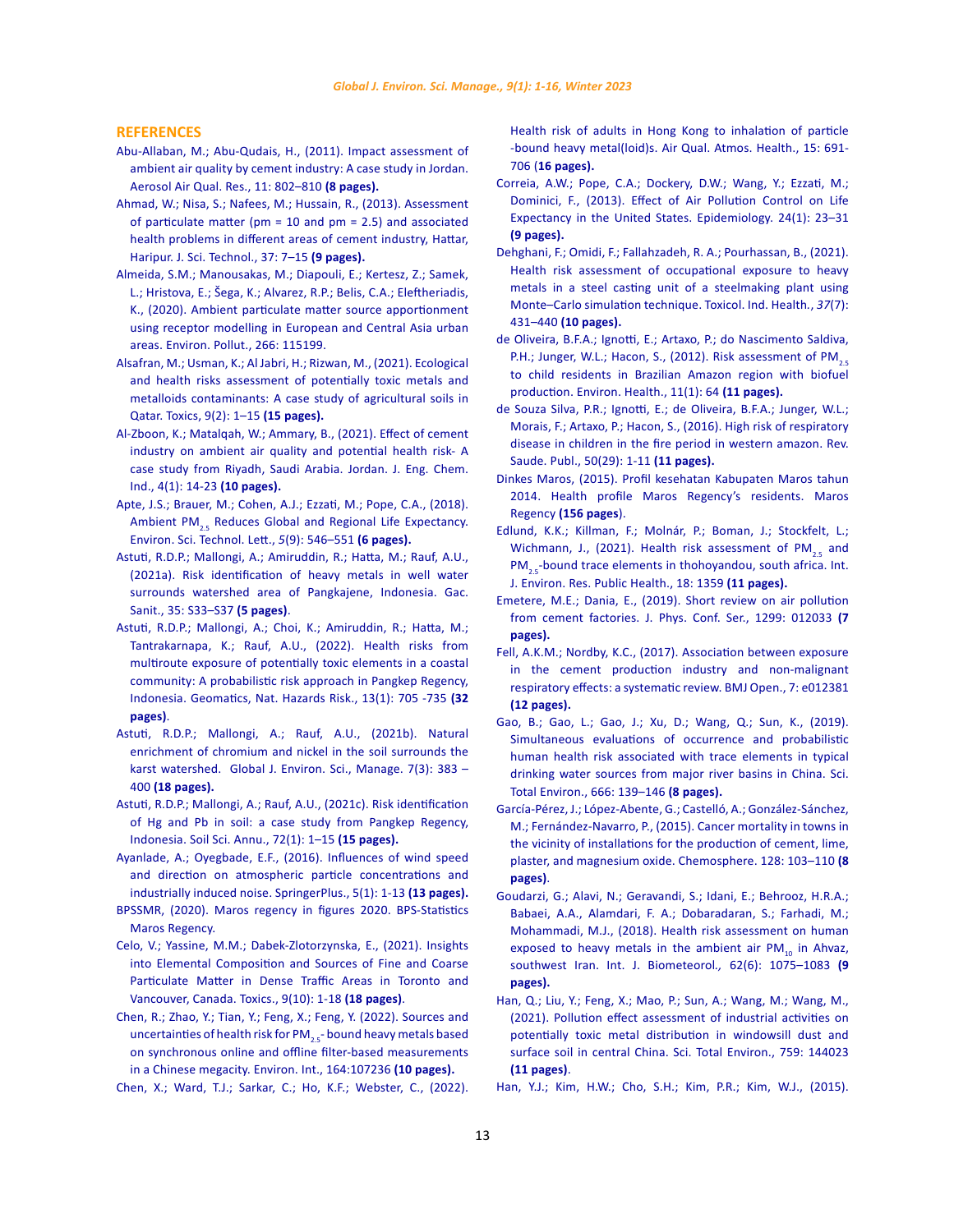<span id="page-13-0"></span>Metallic elements in  $PM_{2.5}$  in different functional areas of [Korea: Concentrations and source identification. Atmos. Res](https://www.sciencedirect.com/science/article/pii/S0169809514003718)*.,* [153: 416–428](https://www.sciencedirect.com/science/article/pii/S0169809514003718) **(13 pages).**

- [Indonesian Government, \(2021\). Peraturan Pemerintah,](https://peraturan.bpk.go.id/Home/Details/161852/pp-no-22-tahun-2021)  [Peraturan Pemerintah \(PP\) Republik Indonesia No. 22 Tentang](https://peraturan.bpk.go.id/Home/Details/161852/pp-no-22-tahun-2021)  [Penyelenggaraan Perlindungan dan Pengelolaan Lingkungan](https://peraturan.bpk.go.id/Home/Details/161852/pp-no-22-tahun-2021)  Hidup **[\(374 pages\).](https://peraturan.bpk.go.id/Home/Details/161852/pp-no-22-tahun-2021)**
- [Jimenez-Oyola, S.; Chavez, E.; Garcia-Martinez, M.J.; Ortega,](https://www.sciencedirect.com/science/article/pii/S0147651321007417)  [M.F.; Bolonio, D.; Guzman-Martinez, F.; Garcia-Garizabal, I.;](https://www.sciencedirect.com/science/article/pii/S0147651321007417)  [Romero, P., \(2021\). Probabilistic multi-pathway human health](https://www.sciencedirect.com/science/article/pii/S0147651321007417)  [risk assessment due to heavy meta\(loid\)s in a traditional gold](https://www.sciencedirect.com/science/article/pii/S0147651321007417)  [mining area in equador. Ecotoxicol. Environ. Saf., 224: 112629](https://www.sciencedirect.com/science/article/pii/S0147651321007417)  **[\(12 pages\).](https://www.sciencedirect.com/science/article/pii/S0147651321007417)**
- [Jorquera, H.; Barraza, F., \(2013\). Source apportionment of](https://www.sciencedirect.com/science/article/abs/pii/S0048969712015495)  PM<sub>10</sub> and PM<sub>25</sub> in a desert region in northern Chile. Sci. Total [Environ., 444: 327–335](https://www.sciencedirect.com/science/article/abs/pii/S0048969712015495) **(9 pages).**
- [Kim, S.H.; Lee, C.G.; Song, H.S.; Lee, H.S.; Jung, M.S.; Kim, J.Y.;](https://pubmed.ncbi.nlm.nih.gov/25713724/)  [Park, C.H.; Ahn, S.C.; Yu, S.D., \(2015\). Ventilation impairment of](https://pubmed.ncbi.nlm.nih.gov/25713724/)  [residents around a cement plant. Ann. Occup. Environ. Med.,](https://pubmed.ncbi.nlm.nih.gov/25713724/)  27(1): 3 **[\(10 pages\).](https://pubmed.ncbi.nlm.nih.gov/25713724/)**
- [Kholodov, A.; Zakharenko, A.; Drozd, V.; Chernyshev, V.; Kirichenko,](https://www.sciencedirect.com/science/article/pii/S2405844020301444)  [K.; Seryodkin, I.; Karabtsov, A.; Olesik, S.; Khvost, E.; Vakhnyuk,](https://www.sciencedirect.com/science/article/pii/S2405844020301444)  [I.; Chaika, V.; Stratidakis, A.; Vinceti, M.; Sarigiannis, D.; Hayes,](https://www.sciencedirect.com/science/article/pii/S2405844020301444)  [A.W.; Tsatsakis, A.; Golokhvast, K., \(2020\). Identification of](https://www.sciencedirect.com/science/article/pii/S2405844020301444)  [cement in atmospheric particulate matter using the hybrid](https://www.sciencedirect.com/science/article/pii/S2405844020301444)  [method of laser diffraction analysis and Raman spectroscopy.](https://www.sciencedirect.com/science/article/pii/S2405844020301444)  [Heliyon., 6: e03299](https://www.sciencedirect.com/science/article/pii/S2405844020301444) **(8 pages).**
- [Kridin, K.; Bergman, R.; Khamaisi, M.; Zelber-Sagi, S.; Weltfriend,](https://pubmed.ncbi.nlm.nih.gov/27331340/)  [S., \(2016\). Cement-Induced Chromate Occupational Allergic](https://pubmed.ncbi.nlm.nih.gov/27331340/)  [Contact Dermatitis. Dermatitis., 27\(4\): 208–214](https://pubmed.ncbi.nlm.nih.gov/27331340/) **(7 pages**).
- [Krupnova, T.G.; Rakova, O.V.; Bondarenko, K.A.; Saifullin, A.F.;](https://www.mdpi.com/1660-4601/18/23/12354)  [Popova, D.A.; Potgieter-Vermaak.S.; Godoi, R.H.M., \(2021\).](https://www.mdpi.com/1660-4601/18/23/12354)  Elemental composition of  $PM_{25}$  and  $PM_{10}$  and health risks [assessment in the industrial districs of Chelyabinsk, South](https://www.mdpi.com/1660-4601/18/23/12354)  [Ural Region, Russia. Int. J. Environ. Res. Public Health., 18\(23\):](https://www.mdpi.com/1660-4601/18/23/12354)  12354 **[\(16 pages\)](https://www.mdpi.com/1660-4601/18/23/12354)**.
- [Kurt, M.A., \(2018\). Comparison of trace element and heavy](http://cjees.ro/viewTopic.php?topicId=721)  [metal concentrations of top and bottom soils in a complex](http://cjees.ro/viewTopic.php?topicId=721)  [land use area. Carpathian J. Earth Environ. Sci., 13\(1\): 47–56](http://cjees.ro/viewTopic.php?topicId=721)  **[\(10 pages\).](http://cjees.ro/viewTopic.php?topicId=721)**
- [Mallongi, A.; Astuti, R.D.P.; Amiruddin, R.; Hatta, M.; Rauf,](https://www.sciencedirect.com/science/article/abs/pii/S2215153221002099?via%3Dihub)  [A.U., \(2021\). Identification Source and Human Health](https://www.sciencedirect.com/science/article/abs/pii/S2215153221002099?via%3Dihub)  [Risk Assessment of Potentially Toxic Metal in Soil Samples](https://www.sciencedirect.com/science/article/abs/pii/S2215153221002099?via%3Dihub)  [around Karst Watershed of Pangkajene, Indonesia. Environ.](https://www.sciencedirect.com/science/article/abs/pii/S2215153221002099?via%3Dihub)  [Nanotechnology, Monit. Manage., 17: 100634](https://www.sciencedirect.com/science/article/abs/pii/S2215153221002099?via%3Dihub) **(10 pages).**
- [Mallongi, A.; Rauf, A. U.; Daud, A.; Hatta, M.; Al-Madhoun, W.;](https://www.tandfonline.com/doi/full/10.1080/19475705.2022.2027528)  [Amiruddin, R.; Stang; Wahyu, A.; Astuti, R.D.P., \(2022\). Health](https://www.tandfonline.com/doi/full/10.1080/19475705.2022.2027528)  [risk assessment of potentially toxic elements in Maros karst](https://www.tandfonline.com/doi/full/10.1080/19475705.2022.2027528)  [groundwater: A monte carlo simulation approach. Geomatics,](https://www.tandfonline.com/doi/full/10.1080/19475705.2022.2027528)  [Nat. Hazards Risk., 13\(1\): 338 -363](https://www.tandfonline.com/doi/full/10.1080/19475705.2022.2027528) **(27 pages).**
- [Mallongi, A.; Stang; Manyullei, S.; Natsir, M.F.; Astuti, R.D.P.; Rauf,](https://web.p.ebscohost.com/abstract?direct=true&profile=ehost&scope=site&authtype=crawler&jrnl=09760245&AN=140756471&h=thr0ujQrA1Y%2fmEJo0Avpx1RKyQ%2f7eL6ZhZAmzkQD1JvaQH6TvvI5blq1xOvUZXLZ7o8mO3v8Lh2DuaZQAhQatg%3d%3d&crl=c&resultNs=AdminWebAuth&resultLocal=ErrCrlNotAuth&crlhashurl=login.aspx%3fdirect%3dtrue%26profile%3dehost%26scope%3dsite%26authtype%3dcrawler%26jrnl%3d09760245%26AN%3d140756471)  [A.U., \(2019\). Risks assessment of silica contamination on the](https://web.p.ebscohost.com/abstract?direct=true&profile=ehost&scope=site&authtype=crawler&jrnl=09760245&AN=140756471&h=thr0ujQrA1Y%2fmEJo0Avpx1RKyQ%2f7eL6ZhZAmzkQD1JvaQH6TvvI5blq1xOvUZXLZ7o8mO3v8Lh2DuaZQAhQatg%3d%3d&crl=c&resultNs=AdminWebAuth&resultLocal=ErrCrlNotAuth&crlhashurl=login.aspx%3fdirect%3dtrue%26profile%3dehost%26scope%3dsite%26authtype%3dcrawler%26jrnl%3d09760245%26AN%3d140756471)  [communities living surround the cement industry, pangkep](https://web.p.ebscohost.com/abstract?direct=true&profile=ehost&scope=site&authtype=crawler&jrnl=09760245&AN=140756471&h=thr0ujQrA1Y%2fmEJo0Avpx1RKyQ%2f7eL6ZhZAmzkQD1JvaQH6TvvI5blq1xOvUZXLZ7o8mO3v8Lh2DuaZQAhQatg%3d%3d&crl=c&resultNs=AdminWebAuth&resultLocal=ErrCrlNotAuth&crlhashurl=login.aspx%3fdirect%3dtrue%26profile%3dehost%26scope%3dsite%26authtype%3dcrawler%26jrnl%3d09760245%26AN%3d140756471)  [indonesia. Indian J. Public Healh. Res. Dev., 10: 1619](https://web.p.ebscohost.com/abstract?direct=true&profile=ehost&scope=site&authtype=crawler&jrnl=09760245&AN=140756471&h=thr0ujQrA1Y%2fmEJo0Avpx1RKyQ%2f7eL6ZhZAmzkQD1JvaQH6TvvI5blq1xOvUZXLZ7o8mO3v8Lh2DuaZQAhQatg%3d%3d&crl=c&resultNs=AdminWebAuth&resultLocal=ErrCrlNotAuth&crlhashurl=login.aspx%3fdirect%3dtrue%26profile%3dehost%26scope%3dsite%26authtype%3dcrawler%26jrnl%3d09760245%26AN%3d140756471) **(4 pages)**.
- [Mallongi, A.; Stang; Syamsuar; Natsir, M.F.; Astuti, R.D.P.; Rauf,](https://www.sciencedirect.com/science/article/abs/pii/S1130862120301534)  [A.U., Rachmat, M.; Muhith, A., \(2020\). Potential ecological risks](https://www.sciencedirect.com/science/article/abs/pii/S1130862120301534)

[of mercury contamination along communities area in tonasa](https://www.sciencedirect.com/science/article/abs/pii/S1130862120301534) [cement industry Pangkep, Indonesia. Enfermería Clínica., 30:](https://www.sciencedirect.com/science/article/abs/pii/S1130862120301534) 119–122 **[\(4 pages\).](https://www.sciencedirect.com/science/article/abs/pii/S1130862120301534)**

- [Mbelambela, E.P.; Muchanga, S.M.J.; Villanueva, A.F.; Eitoku, M.;](https://pubmed.ncbi.nlm.nih.gov/32671709/) [Yasumitsu-Lovell, K.; Hirota, R.; Shimotake, Y.; Sokolo, G.J.;](https://pubmed.ncbi.nlm.nih.gov/32671709/) [Mori, A.; Suganuma, N., \(2020\). Biomass energy, particulate](https://pubmed.ncbi.nlm.nih.gov/32671709/) matter (PM<sub>2.5</sub>), and the prevalence of chronic obstructive [pulmonary disease \(COPD\) among Congolese women living](https://pubmed.ncbi.nlm.nih.gov/32671709/) [near of a cement plant, in Kongo Central Province. Environ. Sci.](https://pubmed.ncbi.nlm.nih.gov/32671709/) [Pollut. Res., 27\(32\): 40706–40714](https://pubmed.ncbi.nlm.nih.gov/32671709/) **(9 pages).**
- [Mehraj, S.S.; Bhat, G.A.; Balkhi, H.M.; Gul, T., \(2013\). Health risks](https://www.ajol.info/index.php/ajest/article/view/134947) [for population living in the neighborhood of a cement factory.](https://www.ajol.info/index.php/ajest/article/view/134947) [African J. Environ. Sci. Technol., 7\(12\): 1044–1052](https://www.ajol.info/index.php/ajest/article/view/134947) **(9 pages).**
- [Mekasha, M.; Haddis, A.; Shaweno, T.; Mereta, S.T., \(2018\).](https://www.sid.ir/en/Journal/ViewPaper.aspx?ID=702858) Emission Level of  $PM_{2.5}$  and its Association With Chronic [Respiratory Symptoms Among Workers in Cement Industry: A](https://www.sid.ir/en/Journal/ViewPaper.aspx?ID=702858) [Case of Mugher Cement Industry, Central Ethiopia. Avicenna J.](https://www.sid.ir/en/Journal/ViewPaper.aspx?ID=702858) [Environ. Health. Eng., 5: 1–7](https://www.sid.ir/en/Journal/ViewPaper.aspx?ID=702858) **(7 pages).**
- [Millard, S.P., \(1998\). Monte Carlo Simulation and Risk Assessment.](https://link.springer.com/chapter/10.1007/978-1-4684-0460-9_11) [In: EnvironmentalStats for S-Plus, Springer., New York](https://link.springer.com/chapter/10.1007/978-1-4684-0460-9_11) **(74 [pages\).](https://link.springer.com/chapter/10.1007/978-1-4684-0460-9_11)**
- [Mishra, S.; Siddiqui, N.A., \(2014\). A review on environmental](https://www.woarjournals.org/admin/vol_issue1/upload%20Image/IJGAES021313.pdf) [and health impacts of cement manufacturing emissions. Int. J.](https://www.woarjournals.org/admin/vol_issue1/upload%20Image/IJGAES021313.pdf) [Geol. Agric. Environ. Sci. 2: 26–31](https://www.woarjournals.org/admin/vol_issue1/upload%20Image/IJGAES021313.pdf) **(6 pages).**
- [Mo, Z.; Wang, Z.; Mao, G.; Pan, X.; Wu, L.; Xu, P.; Chen, S.; Wang,](https://www.nature.com/articles/s41598-019-43557-0) [A.; Zhang, Y.; Luo, J.; Ye. X.; Wang, X.; Chen, Z.; Lou. X., \(2019\).](https://www.nature.com/articles/s41598-019-43557-0) Chracterization and health risk assessment of  $PM_{2.5}$ - bound [polycyclic aromatic hydrocarbons in 5 urban cities of Zhejiang](https://www.nature.com/articles/s41598-019-43557-0) [Province, China. Sci. Rep., 9:7296](https://www.nature.com/articles/s41598-019-43557-0) **(11 pages)**.
- [Motesaddi Zarandi, S.; Shahsavani, A.; Khodagholi, F., \(2019\).](https://link.springer.com/article/10.1007/s10653-018-0229-2) [Concentration, sources and human health risk of heavy metals](https://link.springer.com/article/10.1007/s10653-018-0229-2) [and polycyclic aromatic hydrocarbons bound PM2.5 ambient](https://link.springer.com/article/10.1007/s10653-018-0229-2) [air, Tehran, Iran. Environ. Geochem. Health., 41: 1473–1487](https://link.springer.com/article/10.1007/s10653-018-0229-2) **[\(15 pages\).](https://link.springer.com/article/10.1007/s10653-018-0229-2)**
- [Naeini, F.Y.;.Azimzadeh, H.; Arani, A,M.; Sotoudeh, A.; Kiani,](http://ehemj.com/article-1-489-en.html) [B., \(2019\). Ecological risk assessment of heavy metals from](http://ehemj.com/article-1-489-en.html) [cement factory dust. Environ. Health. Eng. Manage. J., 6\(2\):](http://ehemj.com/article-1-489-en.html) 129–137 **[\(9 pages\).](http://ehemj.com/article-1-489-en.html)**
- [Nkhama, E.; Ndhlovu, M.; Dvonch, J.; Lynam, M.; Mentz, G.; Siziya,](https://www.mdpi.com/1660-4601/14/11/1351) [S.; Voyi, K., \(2017\). Effects of Airborne Particulate Matter on](https://www.mdpi.com/1660-4601/14/11/1351) [Respiratory Health in a Community near a Cement Factory in](https://www.mdpi.com/1660-4601/14/11/1351) [Chilanga, Zambia: Results from a Panel Study. Int. J. Environ.](https://www.mdpi.com/1660-4601/14/11/1351) [Res. Public Health., 14: 1351](https://www.mdpi.com/1660-4601/14/11/1351) **(16 pages).**
- Novirsa, R.; Achmadi, U.F., (2012). Analisis Risiko Pajanan PM<sub>2.5</sub> [di Udara Ambien Siang Hari terhadap Masyarakat di Kawasan](https://journal.fkm.ui.ac.id/kesmas/article/view/52) [Industri Semen. Kesmas Natl. Public Health. J., 7\(4\): 173 – 179](https://journal.fkm.ui.ac.id/kesmas/article/view/52) **[\(7 pages\).](https://journal.fkm.ui.ac.id/kesmas/article/view/52)**
- [Ogunkunle, C.O.; Fatoba, P.O., \(2014\). Contamination and spatial](https://www.sciencedirect.com/science/article/pii/S1309104215303275) [distribution of heavy metals in topsoil surrounding a mega](https://www.sciencedirect.com/science/article/pii/S1309104215303275) [cement factory. Atmos. Pollut. Res., 5: 270–282 \(](https://www.sciencedirect.com/science/article/pii/S1309104215303275)**13 pages).**
- [Pelletier, M.; Bonvallot, N.; Ramalho, O.; Blanchard, O.; Mercier,](https://www.sciencedirect.com/science/article/pii/S0160412016309266?via%3Dihub) [F.; Mandin, C.; Le, B.; Glorennec, P., \(2017\). Dermal absorption](https://www.sciencedirect.com/science/article/pii/S0160412016309266?via%3Dihub) [of semivolatile organic compounds from the gas phase :](https://www.sciencedirect.com/science/article/pii/S0160412016309266?via%3Dihub) [Sensitivity of exposure assessment by steady state modeling to](https://www.sciencedirect.com/science/article/pii/S0160412016309266?via%3Dihub) [key parameters. Environ. Int., 102: 106–113](https://www.sciencedirect.com/science/article/pii/S0160412016309266?via%3Dihub) **(8 pages).**
- [Peng, X.; Shi, G.L.; Zheng, J.; Liu, J.Y.; Shi, X.R.; Xu, J.; Feng, Y.C.,](https://www.sciencedirect.com/science/article/abs/pii/S0048969716301917)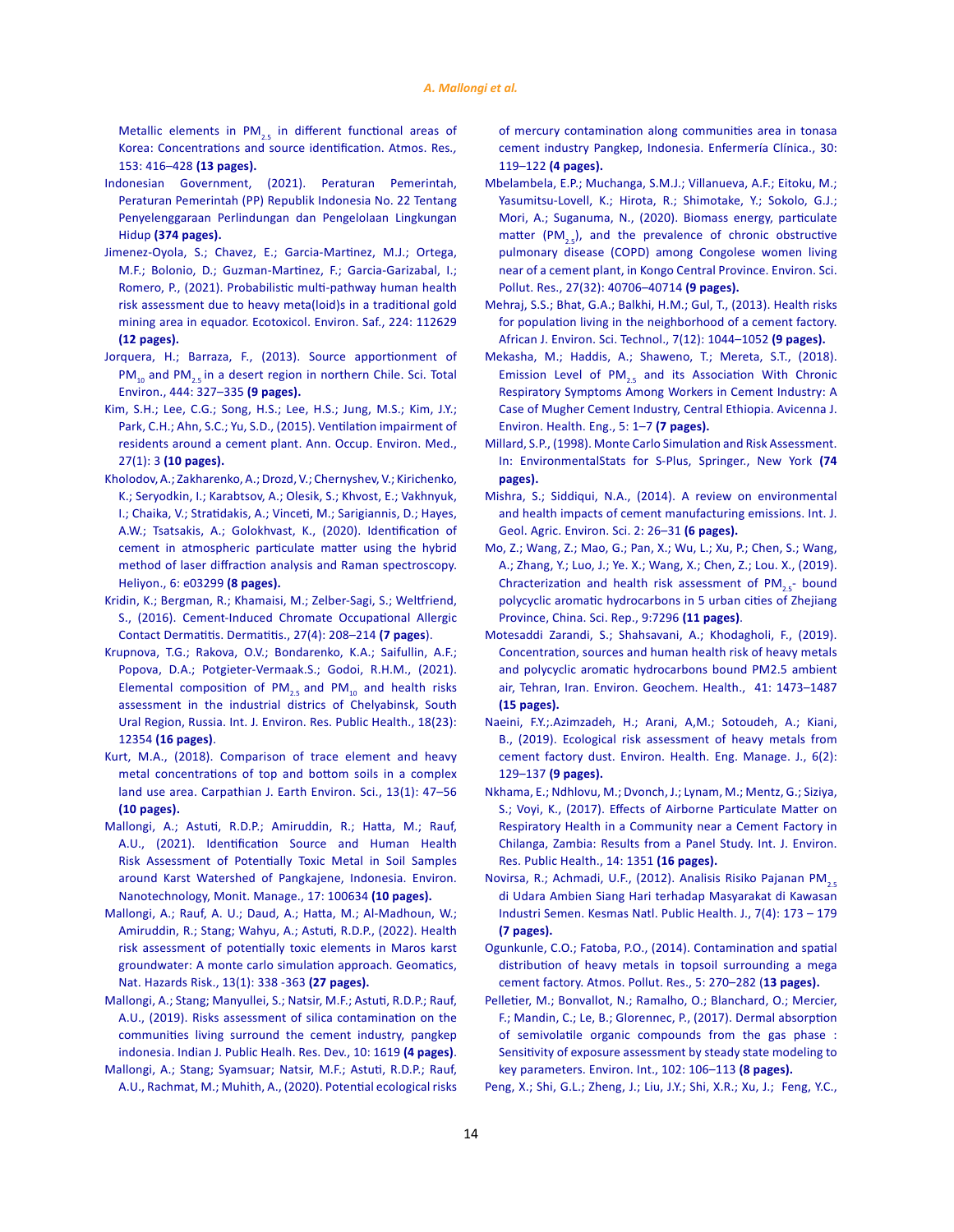<span id="page-14-0"></span>(2016). Influence of quarry mining dust on  $PM_{2.5}$  in a city [adjacent to a limestone quarry: Seasonal characteristics and](https://www.sciencedirect.com/science/article/abs/pii/S0048969716301917)  [source contributions. Sci. Total Environ., 550: 940–949](https://www.sciencedirect.com/science/article/abs/pii/S0048969716301917) **(10 [pages\).](https://www.sciencedirect.com/science/article/abs/pii/S0048969716301917)**

- [Rajasekhar, B.; Nambi, I.M.; Govindarajan, S.K., \(2018\). Human](https://pubmed.ncbi.nlm.nih.gov/28985597/)  [health risk assessment of ground water contaminated with](https://pubmed.ncbi.nlm.nih.gov/28985597/)  [petroleum PAHs using monte carlo simulations: a case study](https://pubmed.ncbi.nlm.nih.gov/28985597/)  [of an Indian metropolitan city. J. Environ. Manage., 205: 183](https://pubmed.ncbi.nlm.nih.gov/28985597/)  -191 **[\(9 pages\).](https://pubmed.ncbi.nlm.nih.gov/28985597/)**
- [Rauf, A.U.; Mallongi, A.; Astuti, R.D.P., \(2020a\). Heavy metal](https://oamjms.eu/index.php/mjms/article/view/4396)  [contributions on human skin disease near cement plant: A](https://oamjms.eu/index.php/mjms/article/view/4396)  [systematic review. Open Access Maced. J. Med. Sci., 8: 117–](https://oamjms.eu/index.php/mjms/article/view/4396)  122 **[\(6 pages](https://oamjms.eu/index.php/mjms/article/view/4396)**).
- [Rauf, A.U.; Mallongi, A.; Astuti, R.D.P., \(2020b\). Mercury and](http://cjees.ro/viewTopic.php?topicId=871)  [chromium distribution in soil near maros karst ecosystem.](http://cjees.ro/viewTopic.php?topicId=871)  [Carpathian J. Earth Environ. Sci., 15\(2\): 453–460](http://cjees.ro/viewTopic.php?topicId=871) **(8 pages).**
- [Rauf, A.U.; Mallongi, A.; Daud, A.; Amiruddin, R.; Stang, S.; Wahyu,](http://www.cjees.ro/viewTopic.php?topicId=931)  [A.; Astuti, R.D.P., \(2022\). Spatial Distribution and Ecological](http://www.cjees.ro/viewTopic.php?topicId=931)  [Risk of Potentially Toxic Elements in Maros Regency, Indonesia.](http://www.cjees.ro/viewTopic.php?topicId=931)  [Carpathian J. Earth Environ. Sci., 17\(1\): 93–100 \(](http://www.cjees.ro/viewTopic.php?topicId=931)**8 pages**).
- [Rauf, A.U.; Mallongi, A.; Daud, A.; Hatta, M.; Al-Madhoun, W.;](https://meridian.allenpress.com/jhp/article/11/30/210616/466387/Community-Health-Risk-Assessment-of-Total)  [Amiruddin, R.; Rahman, S.A.; Wahyu, A.; Astuti, R.D.P., \(2021a\).](https://meridian.allenpress.com/jhp/article/11/30/210616/466387/Community-Health-Risk-Assessment-of-Total)  [Community Health Risk Assessment of Total Suspended](https://meridian.allenpress.com/jhp/article/11/30/210616/466387/Community-Health-Risk-Assessment-of-Total)  [Particulates near a Cement Plant in Maros Regency, Indonesia.](https://meridian.allenpress.com/jhp/article/11/30/210616/466387/Community-Health-Risk-Assessment-of-Total)  [J. Health. Pollut., 11: 1–13 \(](https://meridian.allenpress.com/jhp/article/11/30/210616/466387/Community-Health-Risk-Assessment-of-Total)**13 pages).**
- [Rauf, A.U.; Mallongi, A.; Lee, K.; Daud, A.; Hatta, M.; Al Madhoun,](https://www.mdpi.com/2305-6304/9/12/328)  [W.; Astuti, R.D.P., \(2021b\). Potentially Toxic Element Levels in](https://www.mdpi.com/2305-6304/9/12/328)  [Atmospheric Particulates and Health Risk Estimation around](https://www.mdpi.com/2305-6304/9/12/328)  [Industrial Areas of Maros, Indonesia. Toxics., 9: 328](https://www.mdpi.com/2305-6304/9/12/328) **(14 pages).**
- [Saha, N.; Rahman, M.S.; Ahmed, M.B.; Zhou, J.L.; Ngo, H.H.; Guo,](https://www.sciencedirect.com/science/article/pii/S0301479716308040?via%3Dihub)  [W., \(2016\). Industrial metal pollution in water and probabilistic](https://www.sciencedirect.com/science/article/pii/S0301479716308040?via%3Dihub)  [assessment of human health risk. J. Environ. Manage., 185:](https://www.sciencedirect.com/science/article/pii/S0301479716308040?via%3Dihub)  70–78 **[\(9 pages\).](https://www.sciencedirect.com/science/article/pii/S0301479716308040?via%3Dihub)**
- [Saheed Bada, B.; Olatunde, K.A.; Oluwajana, A., \(2013\). Air](https://www.eajournals.org/wp-content/uploads/AIR-QUALITY-ASSESSMENT-IN-THE-VICINITY-OF-CEMENT-COMPANY.pdf)  [quality assessment in the vicinity of cement company. Int. Res.](https://www.eajournals.org/wp-content/uploads/AIR-QUALITY-ASSESSMENT-IN-THE-VICINITY-OF-CEMENT-COMPANY.pdf)  [J. Nat. Sci., 1\(2\): 34 – 42](https://www.eajournals.org/wp-content/uploads/AIR-QUALITY-ASSESSMENT-IN-THE-VICINITY-OF-CEMENT-COMPANY.pdf) **(9 pages).**
- [Sánchez-Soberón, F.; Rovira, J.; Mari, M.; Sierra, J.; Nadal, M.;](https://www.sciencedirect.com/science/article/abs/pii/S1352231015302661?via%3Dihub)  [Domingo, J.L.; Schuhmacher, M., \(2015\). Main components](https://www.sciencedirect.com/science/article/abs/pii/S1352231015302661?via%3Dihub)  and human health risks assessment of  $\text{PM}_{_{10'}}$  PM $_{_{2.5'}}$  and PM $_{_1}$  in [two areas influenced by cement plants. Atmos. Environ., 120:](https://www.sciencedirect.com/science/article/abs/pii/S1352231015302661?via%3Dihub)  109–116 **[\(8 pages\).](https://www.sciencedirect.com/science/article/abs/pii/S1352231015302661?via%3Dihub)**
- [Sánchez-Soberón, F., \(2017\). Assessment of the human health](https://dialnet.unirioja.es/servlet/tesis?codigo=249479)  [risks and toxicity associated to particles \(PM](https://dialnet.unirioja.es/servlet/tesis?codigo=249479) $_{10'}$  PM $_{2.5'}$  and PM $_1$ ), [organic pollutants and metals around cement plants. Thesis.](https://dialnet.unirioja.es/servlet/tesis?codigo=249479)  [Universitat Rovira i Virgili](https://dialnet.unirioja.es/servlet/tesis?codigo=249479) **(290 pages).**
- [Schuhmacher, M.; Domingo, J.L.; Garreta, J., \(2004\). Pollutants](https://www.sciencedirect.com/science/article/abs/pii/S0013935103001725?via%3Dihub)  [emitted by a cement plant: health risks for the population living](https://www.sciencedirect.com/science/article/abs/pii/S0013935103001725?via%3Dihub)  [in the neighborhood. Environ. Res., 95: 198–206](https://www.sciencedirect.com/science/article/abs/pii/S0013935103001725?via%3Dihub) **(9 pages).**

[Shaddick, G.; Thomas, M.L.; Mudu, P.; Ruggeri, G.; Gumy, S.,](https://www.nature.com/articles/s41612-020-0124-2) 

[\(2020\). Half the world's population are exposed to increasing](https://www.nature.com/articles/s41612-020-0124-2) [air pollution. npj. Clim. Atmos. Sci., 3: 23 \(](https://www.nature.com/articles/s41612-020-0124-2)**5 pages).**

- [Shahri, E.; Velayatzadeh, M.; Sayadi, M.H. \(2019\). Evaluation of](https://japh.tums.ac.ir/index.php/japh/article/view/221) particulate matter  $PM_{25}$  and  $PM_{10}$  [\(Case study: Khash cement](https://japh.tums.ac.ir/index.php/japh/article/view/221) [company, Sistan and Baluchestan\). J. Air Pollut. Health., 4\(4\):](https://japh.tums.ac.ir/index.php/japh/article/view/221) [221–226 \(](https://japh.tums.ac.ir/index.php/japh/article/view/221)**6 pages).**
- [Tajdar-oranj, B.; Shariatifar, N.; Alimohammadi, M.; Peivasteh](https://link.springer.com/article/10.1007/s11356-018-3030-y)[roudsari, L.; Khaniki, G.J.; Fakhri, Y.; Mousavi Khaneghah, A.,](https://link.springer.com/article/10.1007/s11356-018-3030-y) [\(2018\). The concentration of heavy metals in noodle samples](https://link.springer.com/article/10.1007/s11356-018-3030-y) [from Iran's market: probabilistic health risk assessment.](https://link.springer.com/article/10.1007/s11356-018-3030-y) [Environ. Sci. Pollut. Res., 25: 30928–30937](https://link.springer.com/article/10.1007/s11356-018-3030-y) **(10 pages).**
- [USEPA, \(2001\). Risk assessment guidance for superfund \(rags\)](https://www.epa.gov/risk/risk-assessment-guidance-superfund-rags-volume-iii-part) [volume iii – part a: Process for conducting probabilistic risk](https://www.epa.gov/risk/risk-assessment-guidance-superfund-rags-volume-iii-part) [assessment. United States Environmental Protection Agency](https://www.epa.gov/risk/risk-assessment-guidance-superfund-rags-volume-iii-part) [Off. Emerg. Remedial Response U.S. Environ. Prot. Agency III,](https://www.epa.gov/risk/risk-assessment-guidance-superfund-rags-volume-iii-part) 1 – 385 **[\(385 pages\).](https://www.epa.gov/risk/risk-assessment-guidance-superfund-rags-volume-iii-part)**
- [USEPA, \(1997\). Guiding principles for Monte Carlo Analysis.](https://www.epa.gov/sites/default/files/2014-11/documents/montecar.pdf) [EPA/630/R-97/001. Washington DC.](https://www.epa.gov/sites/default/files/2014-11/documents/montecar.pdf)
- [USEPA, \(1997\). Policy for use of probabilistic analysis in risk](https://www.epa.gov/risk/policy-use-probabilistic-analysis-risk-assessment-epa) [assessment. United States Environmental Protection Agency](https://www.epa.gov/risk/policy-use-probabilistic-analysis-risk-assessment-epa) **[\(4 pages\).](https://www.epa.gov/risk/policy-use-probabilistic-analysis-risk-assessment-epa)**
- [USEPA, \(1991\). Risk Assessment Guidance for Superfund. Volume](https://semspub.epa.gov/work/HQ/192.pdf) [I Human Health Evaluation Manual Part \(B, Development of](https://semspub.epa.gov/work/HQ/192.pdf) [Risk-based Preliminary Remediation Goals\). United States](https://semspub.epa.gov/work/HQ/192.pdf) [Environmental Protection Agency. I: 66](https://semspub.epa.gov/work/HQ/192.pdf) **(57 pages).**
- [USEPA, \(1989\). Risk Assessment Guidance for Superfund. Volume](https://www.epa.gov/sites/default/files/2015-09/documents/rags_a.pdf) [I Human Health Evaluation Manual \(Part A\).](https://www.epa.gov/sites/default/files/2015-09/documents/rags_a.pdf) **(291 pages).**
- [USGS, \(2020\). Mineral commodities summaries. United States](https://pubs.usgs.gov/periodicals/mcs2020/mcs2020.pdf) [Geological Survey](https://pubs.usgs.gov/periodicals/mcs2020/mcs2020.pdf) **(204 pages).**
- [Wang, F.; Wang, J.; Han, M.; Jia, C.; Zhou, Y., \(2019\). Heavy metal](https://www.sciencedirect.com/science/article/abs/pii/S0360132319304160) [charcteristics and health risk assessment of PM2.5 in students](https://www.sciencedirect.com/science/article/abs/pii/S0360132319304160) [dormitories in a university in Nanjing, China. Build. Environ.,](https://www.sciencedirect.com/science/article/abs/pii/S0360132319304160) [160: 106206](https://www.sciencedirect.com/science/article/abs/pii/S0360132319304160) **(10 pages).**
- [WHO, \(2016\). Ambient air pollution: A Global assessment and](https://apps.who.int/iris/handle/10665/250141) [Burden of Disease. World Health Organization. Geneva](https://apps.who.int/iris/handle/10665/250141)**. (121 [Pages\).](https://apps.who.int/iris/handle/10665/250141)**
- [WHO, \(2021\). WHO global air quality guidelines: particulate](https://apps.who.int/iris/handle/10665/345329.) matter ( $\textsf{[PM}_{2.5}$  and PM $_{10}$ [\), ozone, nitrogen dioxide, sulfur dioxide](https://apps.who.int/iris/handle/10665/345329.) and carbon monoxide. [World Health Organization](https://apps.who.int/iris/handle/10665/345329.) **(300 pages).**
- [Wu, Q., Tang, X., Kong, L., Liu, Z., Chen, D., Lu, M., Wu, H., Shen, J.,](https://aaqr.org/articles/aaqr-20-02-oa-0075) [Wu, L., Pan, X., Li, J., Zhu, J., Wang, Z. \(2021\). Model evaluation](https://aaqr.org/articles/aaqr-20-02-oa-0075) [and uncertainty analysis of PM2.5 components over Pearl](https://aaqr.org/articles/aaqr-20-02-oa-0075) [River Delta Region using Monte Carlo Simulations. Aerosol Air](https://aaqr.org/articles/aaqr-20-02-oa-0075) [Qual. Res., 21: 200075](https://aaqr.org/articles/aaqr-20-02-oa-0075) **(17 pages).**
- [Xue, Q.; Tian, Y.; Liu, X.; Wang, X.; Huang, B.; Zhu, H.; Feng, Y.,](https://www.mdpi.com/2305-6304/10/1/32) (2022). Potential Risks of PM<sub>2.5</sub>-Bound Polycyclic Aromatic [Hydrocarbons and Heavy Metals from Inland and Marine](https://www.mdpi.com/2305-6304/10/1/32) [Directions for a Marine Background Site in North China. Toxics](https://www.mdpi.com/2305-6304/10/1/32)*.*, [10\(1\): 32 \(](https://www.mdpi.com/2305-6304/10/1/32)**15 pages).**